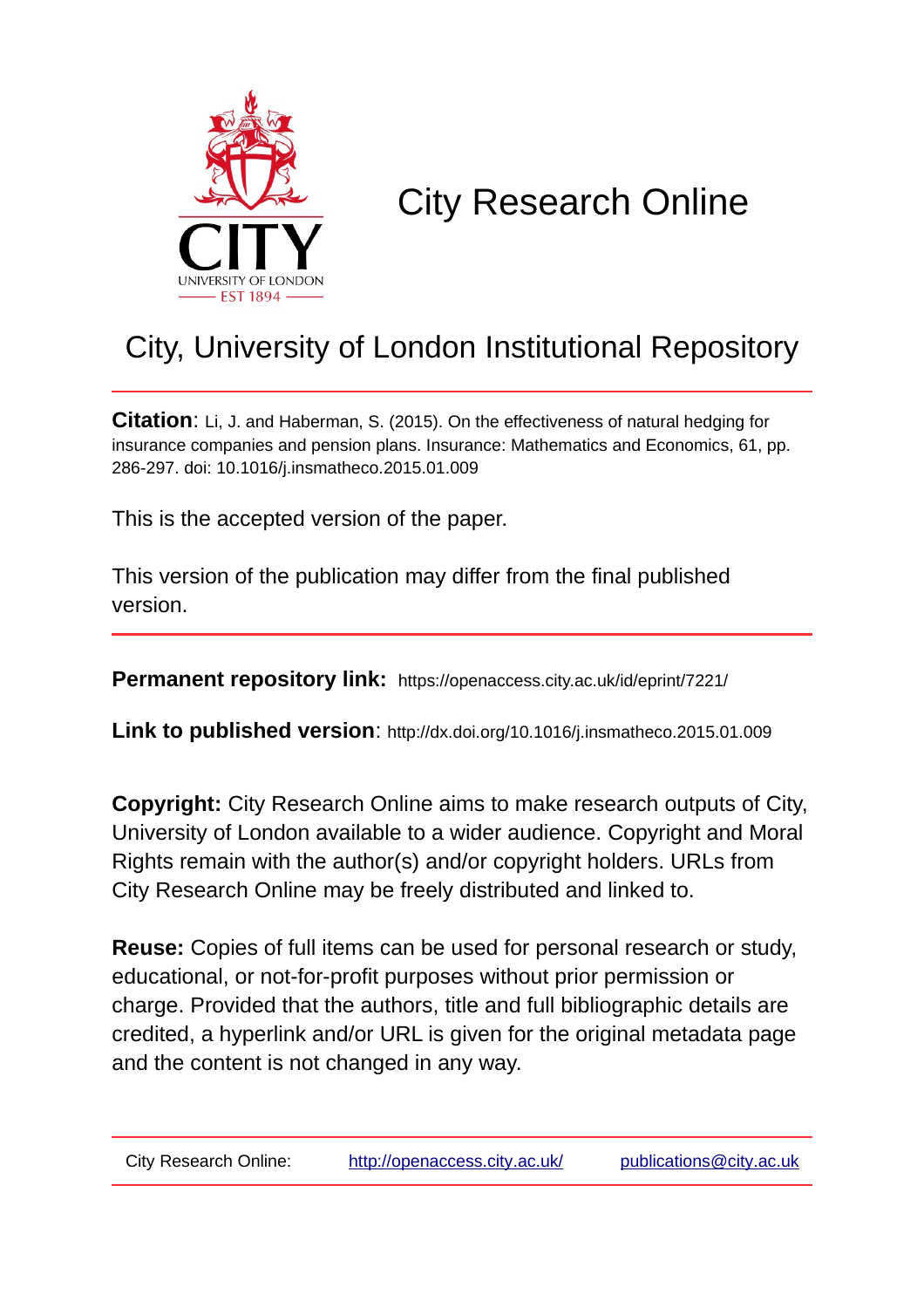## On the effectiveness of natural hedging for insurance companies and pension plans

Jackie Li<sup>a,\*</sup>, Steven Haberman<sup>b</sup>

<sup>a</sup> *Department of Mathematics and Statistics, Curtin University, Australia*

<sup>b</sup> *Faculty of Actuarial Science and Insurance, Cass Business School, City University London, UK*

#### ABSTRACT

Natural hedging is one possible method to reduce longevity risk exposure for an annuity provider or a pension plan. In this paper, we provide an assessment of the effectiveness of natural hedging between annuity and life products, using the correlated Poisson Lee-Carter model, Poisson common factor model, product-ratio model, and historical simulation. Our analysis is based on the mortality experience of UK assured lives, pensioners, and annuitants, and the national population of England and Wales. We consider a range of different scenarios, and find that the level of risk reduction is significant in general, with an average of around 60%. These results have important implications for those insurers, reinsurers, and pension plan sponsors who are seeking ways to hedge their unwanted risk exposures.

*Keywords*: Longevity risk, natural hedging, Poisson Lee-Carter model, Poisson common factor model, product-ratio model, historical simulation, Value-at-Risk, risk reduction

<sup>\*</sup> Corresponding author. Tel.: +618 92662399.

*E-mail address*: kakijackie.li@curtin.edu.au (J. Li).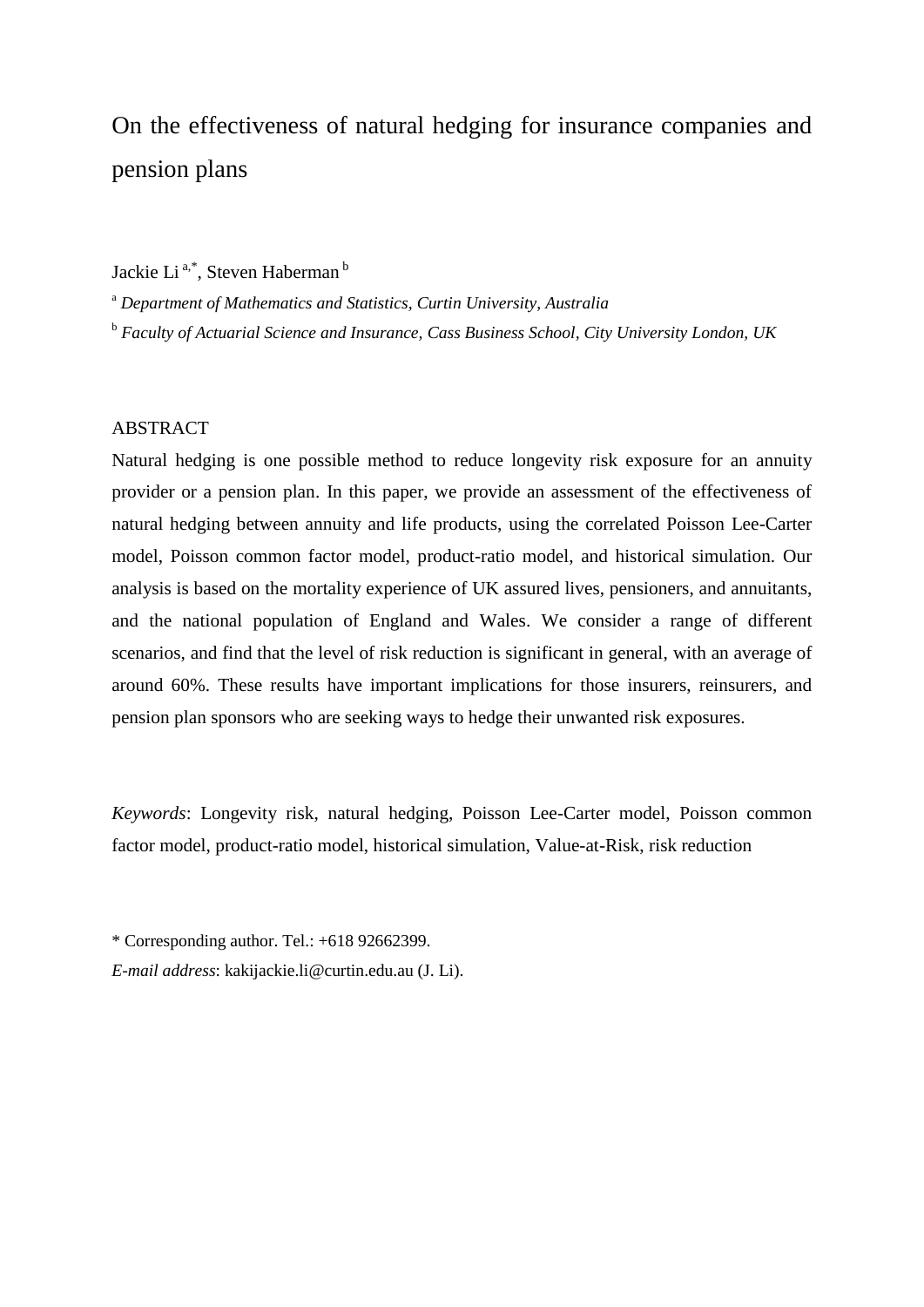### On the effectiveness of natural hedging for insurance companies and pension plans

#### ABSTRACT

Natural hedging is one possible method to reduce longevity risk exposure for an annuity provider or a pension plan. In this paper, we provide an assessment of the effectiveness of natural hedging between annuity and life products, using the correlated Poisson Lee-Carter model, Poisson common factor model, product-ratio model, and historical simulation. Our analysis is based on the mortality experience of UK assured lives, pensioners, and annuitants, and the national population of England and Wales. We consider a range of different scenarios, and find that the level of risk reduction is significant in general, with an average of around 60%. These results have important implications for those insurers, reinsurers, and pension plan sponsors who are seeking ways to hedge their unwanted risk exposures.

*Keywords*: Longevity risk, natural hedging, Poisson Lee-Carter model, Poisson common factor model, product-ratio model, historical simulation, Value-at-Risk, risk reduction

#### **1. Introduction**

Continual improvement in life expectancy poses a significant challenge to annuity providers and pension plan sponsors. These financial entities encounter the so-called longevity risk, which is the risk of paying more than expected due to an unanticipated decline in mortality. In principle, there are three possible approaches to manage longevity risk. The first is traditional reinsurance, in which the risk is transferred to a reinsurer for a premium. This option, however, is practically non-existent, as reinsurers appear to have limited appetite for longevity risk (Creighton et al., 2005). The second is capital market solutions, which include insurance securitization (e.g. Cowley and Cummins, 2005) and mortality-linked securities and derivatives (e.g. Coughlan et al., 2007b). In 2010, the Life and Longevity Markets Association (LLMA) was established in the UK by several insurance companies, reinsurance companies, and investment banks to promote the development of a liquid 'life market', where longevity- and mortality-linked securities and liabilities could be traded amongst insurers, reinsurers, and investors who want to diversify across an uncorrelated market sector. For instance, total pension liabilities of about 14 billion pounds were covered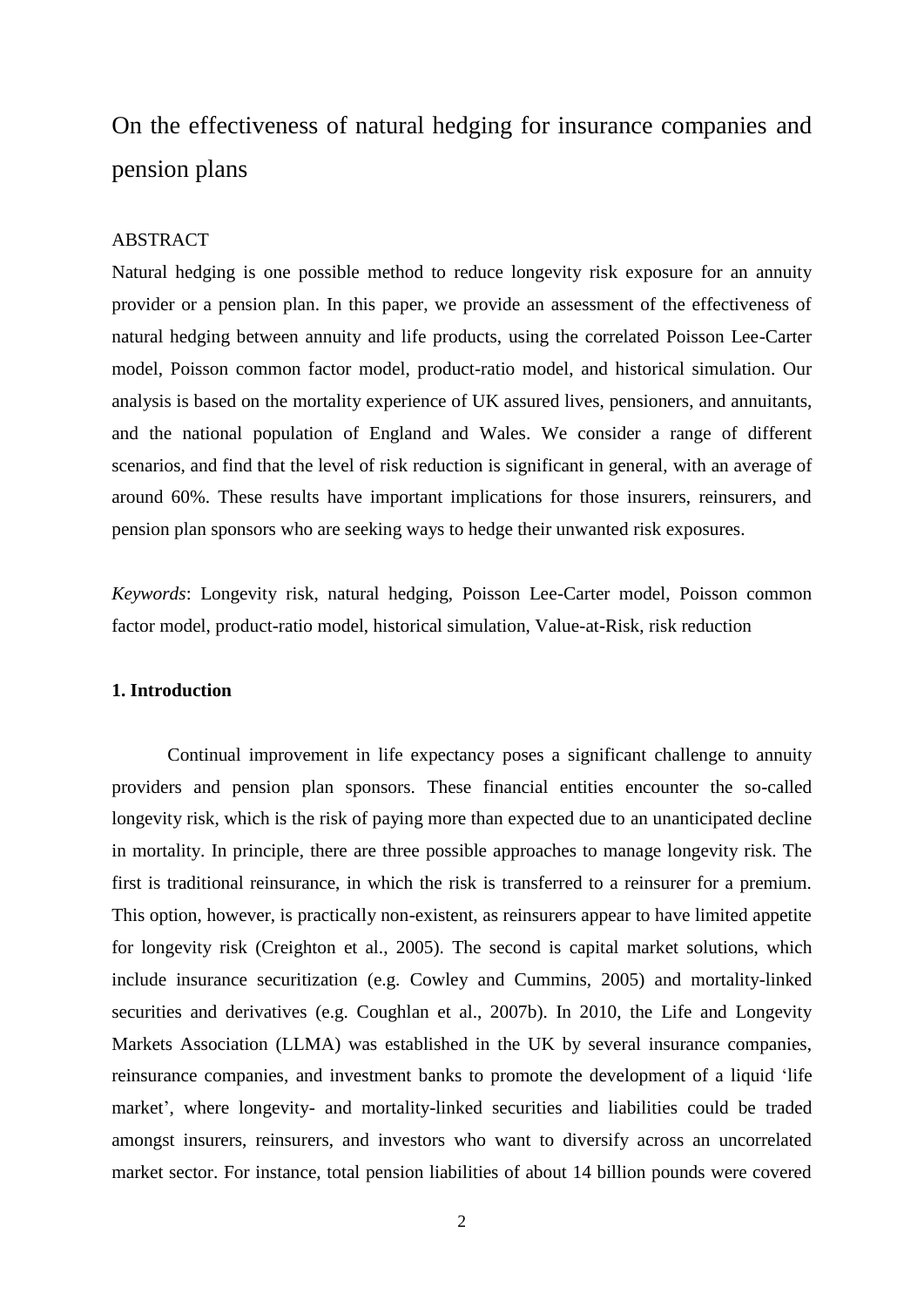by longevity swaps during 2009 to 2011 in the UK (LCP, 2012). Despite these recent advances, the life market is still in its infancy stage and is far from reaching its full potential for providing diversification opportunities and enhancing market efficiency.

The third approach is natural hedging, which exploits the opposite movements in the values of annuities and life insurances when mortality changes. If mortality improves more than expected, an annuity book incurs losses while a life book makes profits. The situation is reversed if mortality improvement turns out to be lower than expected. This 'natural' offsetting effect allows an insurer to reduce uncertainty by selling both lines of products. For certain large insurance companies, it may be advantageous to adjust the business composition and utilise this hedging effect to lower the capital requirement. But for other institutions, this approach may be impractical and uneconomic, e.g. a pure annuity writer or a pension plan. Moreover, insurance companies in many countries have issued products with participation features (Cummins and Venard, 2007; Ernst & Young, 2013). For example, life insurers in Germany must distribute at least 90% of their annual profits to certain policyholders under the regulations. In the UK, bonuses are added to the policyholder accounts at the discretion of the insurers. For these cases, using the profits from one book to cover the losses from another book may not be feasible. Cox and Lin (2007) suggested that instead of implementing such an internal natural hedging scheme, different parties can enter into a mortality swap to perform an external hedge. Under this swap, an annuity provider (or a pension plan) pays floating cash flows to a life insurer based on the actual number of deaths in the life insurer's portfolio. In return, the life insurer pays floating cash flows to the annuity provider based on the actual number of survivors in the annuity provider's portfolio. Since this swap is not structured on a standardised index, it is an over-the-counter transaction and there is counterparty risk that one party may default.

A major concern about natural hedging is the existence of basis risk, which arises from mismatching between the characteristics of the two portfolios involved (e.g. Coughlan et al., 2011). Firstly, there is *age* basis risk, as the ages of an annuity portfolio are generally higher than those of a life insurance portfolio. Secondly, there is *population* basis risk, because the two groups of lives may come from different socioeconomic classes and may be subject to different underwriting requirements. Moreover, *maturity* basis risk is also present if the two portfolios have very different cash flow patterns, which depend on the types of the underlying products. Nevertheless, it should be noted that the presence of basis risk does not necessarily mean that natural hedging is ineffective. In fact, basis risk should be properly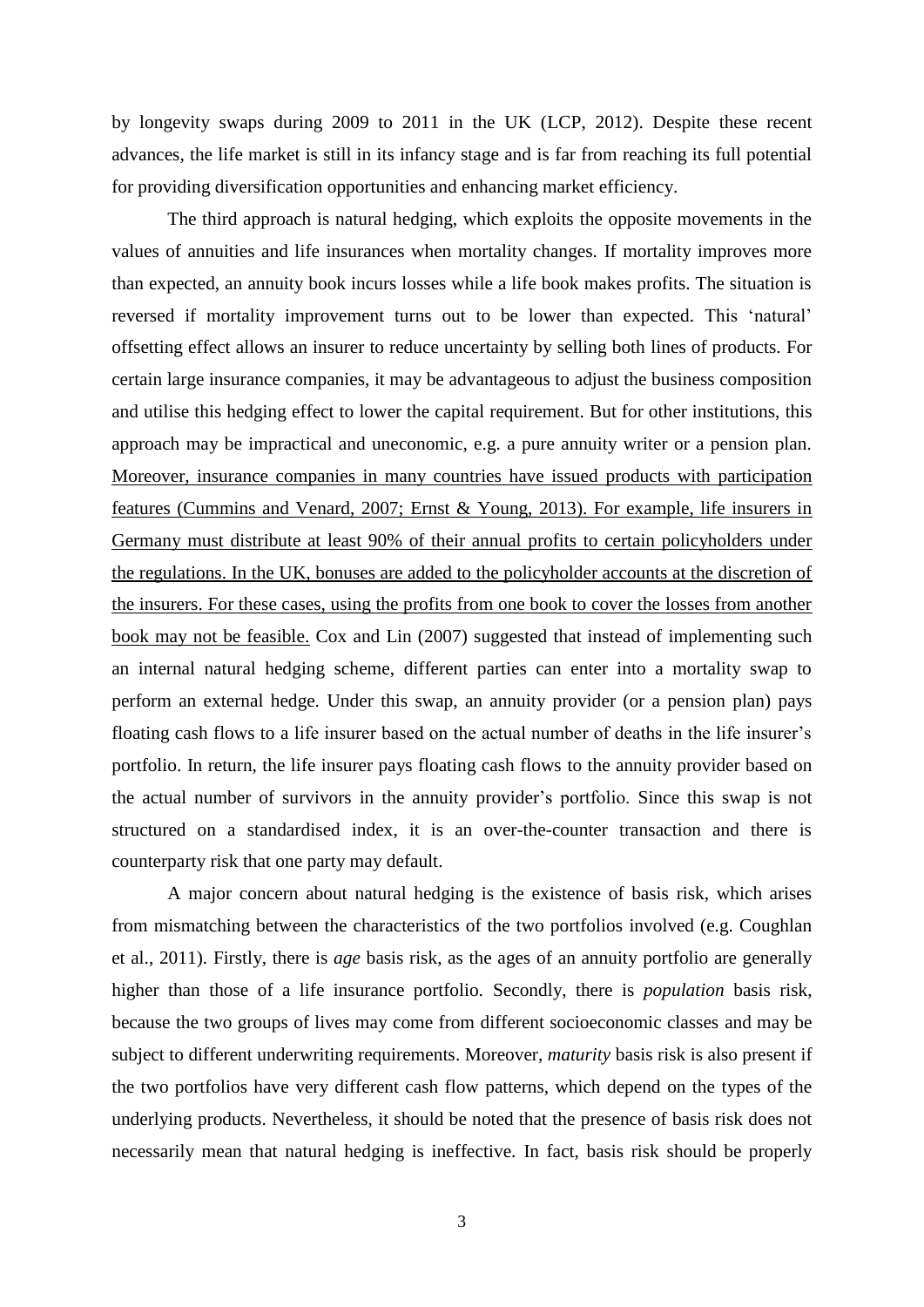assessed via joint modelling (see Section 2) and can be managed through careful structuring of the product mix (see Sections 3 and 4).

The feasibility of natural hedging has received some attention in the literature. Milevsky and Promislow (2001) proposed that the option to annuitise in US variable annuities can be priced by constructing a replicating portfolio consisting of insurance, annuities, and bonds. They argued that the risk in annuities can be hedged by life policies. Dowd et al. (2006) suggested that survivor swaps can be used to help insurers rebalance their positions and exploit natural hedging opportunities. Gründl et al. (2006) considered a shareholder value maximisation framework and showed that natural hedging is optimal when equity is scarce. Bayraktar and Young (2007) assumed the same hazard rate for all buyers and deduced that pure endowment serves as a hedge to life insurance. Coughlan et al. (2007a) presented a case study and used historical simulation to show that the level of risk reduction is sizable, assuming the two populations are similar demographically. They also found that the result is more pronounced for a longer horizon, as noise becomes less important and the association between ages tends to increase over time. Based on historical improvement rates and mortality shocks, Cox and Lin (2007) demonstrated that a more balanced business mix reduces cash flow volatility. They further discovered that annuity writers who have more balanced business tend to charge lower premiums. Tsai et al. (2010) proposed a conditional Value-at-Risk (VaR) minimisation approach to optimise the product mix. Wang et al. (2010) set forth an immunisation model for determining the optimal product mix and devised mortality duration and convexity measures. Gatzert and Wesker (2012) included assets and liabilities in a dynamic framework and computed the optimal product mix with respect to default risk measures. Zhu and Bauer (2012) considered a non-parametric mortality model and found that higher order variations in death rates may affect the effectiveness of natural hedging. Cox et al. (2013) applied the 'MV+CVaR' approach to optimise the mean-variance trade-off of a portfolio of annuities and life insurance. Lin and Tsai (2013) and Tsai and Chung (2013) derived closed-form formulae of mortality duration and convexity to determine the weights of life insurance and annuity products in a portfolio. Chan et al. (2014) suggested that natural hedging often cannot work perfectly in practice because a certain part of longevity risk remains.

Despite these interesting findings, none of the work above models the mortality of annuitants (or pensioners) and assured lives jointly in an explicit manner and takes full account of basis risk. Without proper co-modelling of the two populations, it is difficult to produce a reasonable estimate of the hedging effectiveness. Recently, Wang et al. (2013)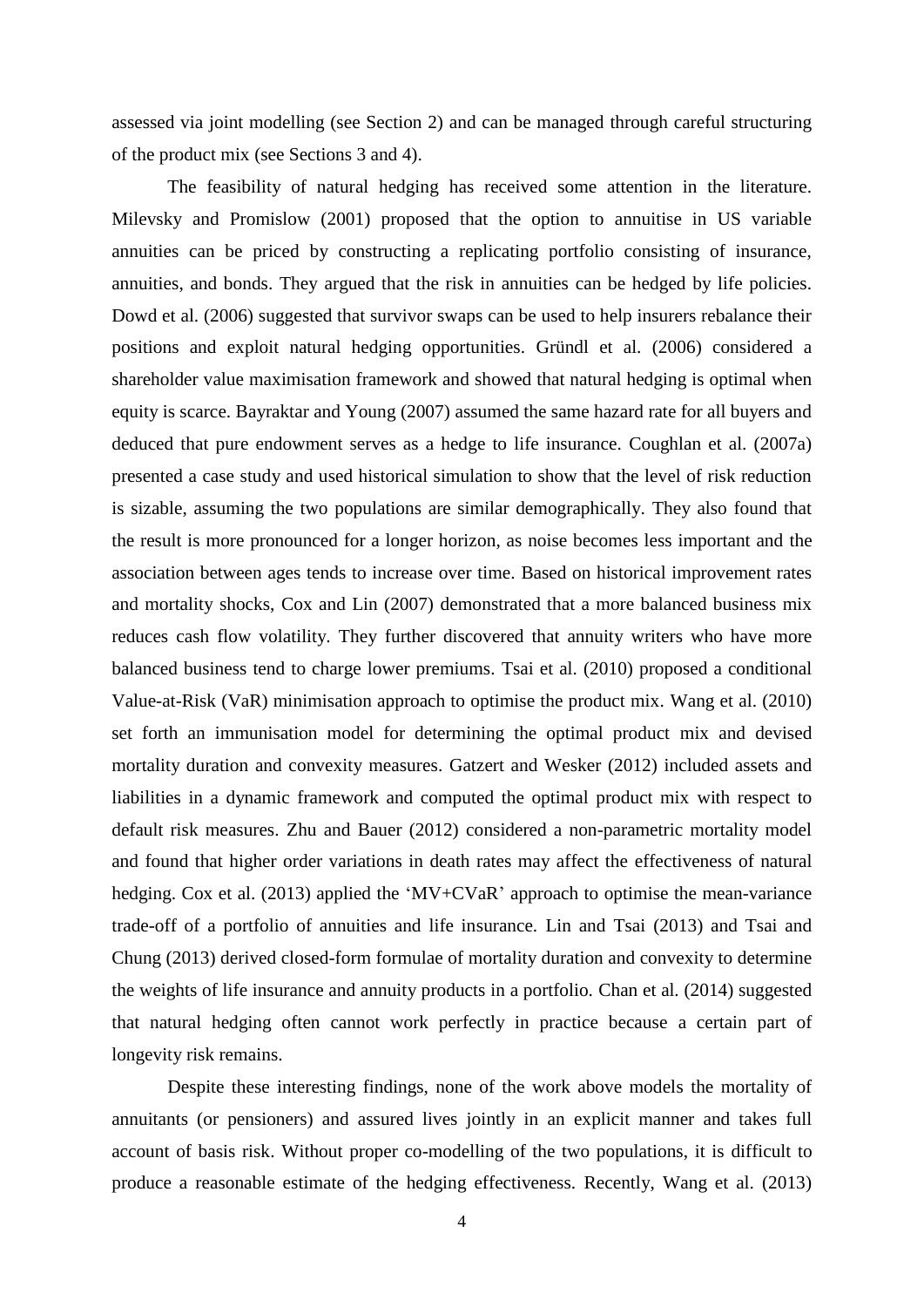used dependent standard Brownian motions to co-model the Lee-Carter mortality indices of the two populations, in order to find the optimal allocation. However, they took the observed death rates of Taiwan life insurance policies with heavy principal repayment as a proxy for annuitants' rates, which may not be truly reflective of actual annuity experience. They also considered only one way of joint modelling while the hedging effectiveness may depend considerably on the model assumed. In this paper, we attempt to fill these gaps in the current literature. First, we test a number of choices for modelling the two populations jointly, including the correlated Poisson Lee-Carter model, Poisson common factor model, productratio model, and historical simulation. This comparison is made to see if the performance of natural hedging varies significantly under different simulated environments. In particular, to our knowledge, we are the first one to adopt the product-ratio model in actuarial applications. Second, we use actual mortality experience of assured lives, pensioners, annuitants, and general population in England and Wales. The corresponding results are thus expected to be more reflective of the real situations insurers and pension plans are actually facing. Furthermore, we examine a range of scenarios and product features, in order to find out how sensitive our results are with respect to certain changes in the settings and assumptions. It is important to check the robustness of the results and implications.

This paper is organised as follows. In Section 2, we provide an outline of some mortality models for handling annuity and life portfolios jointly. In Section 3, we discuss the effectiveness of natural hedging in terms of the level of risk reduction, based on industry mortality data and different ways of joint modelling. In Section 4, we make a number of changes to the initial settings and assumptions and investigate the resulting effects on the hedging performance. Finally, we state our concluding remarks in Section 5.

#### **2. Joint modelling**

Hitherto, most of the mortality modelling work has either treated each population separately (e.g. by gender, country) or simply considered the whole population in aggregate. There has been relatively little attention paid to modelling two related populations simultaneously in a systematic manner. In order to allow for (age and population) basis risk properly, we experiment with the following joint modelling techniques. A more detailed study of joint mortality models can be found in Li et al. (2014).

The first one we consider here is the first approach proposed by Carter and Lee (1992), in which the Lee and Carter (1992) model is fitted to each population separately and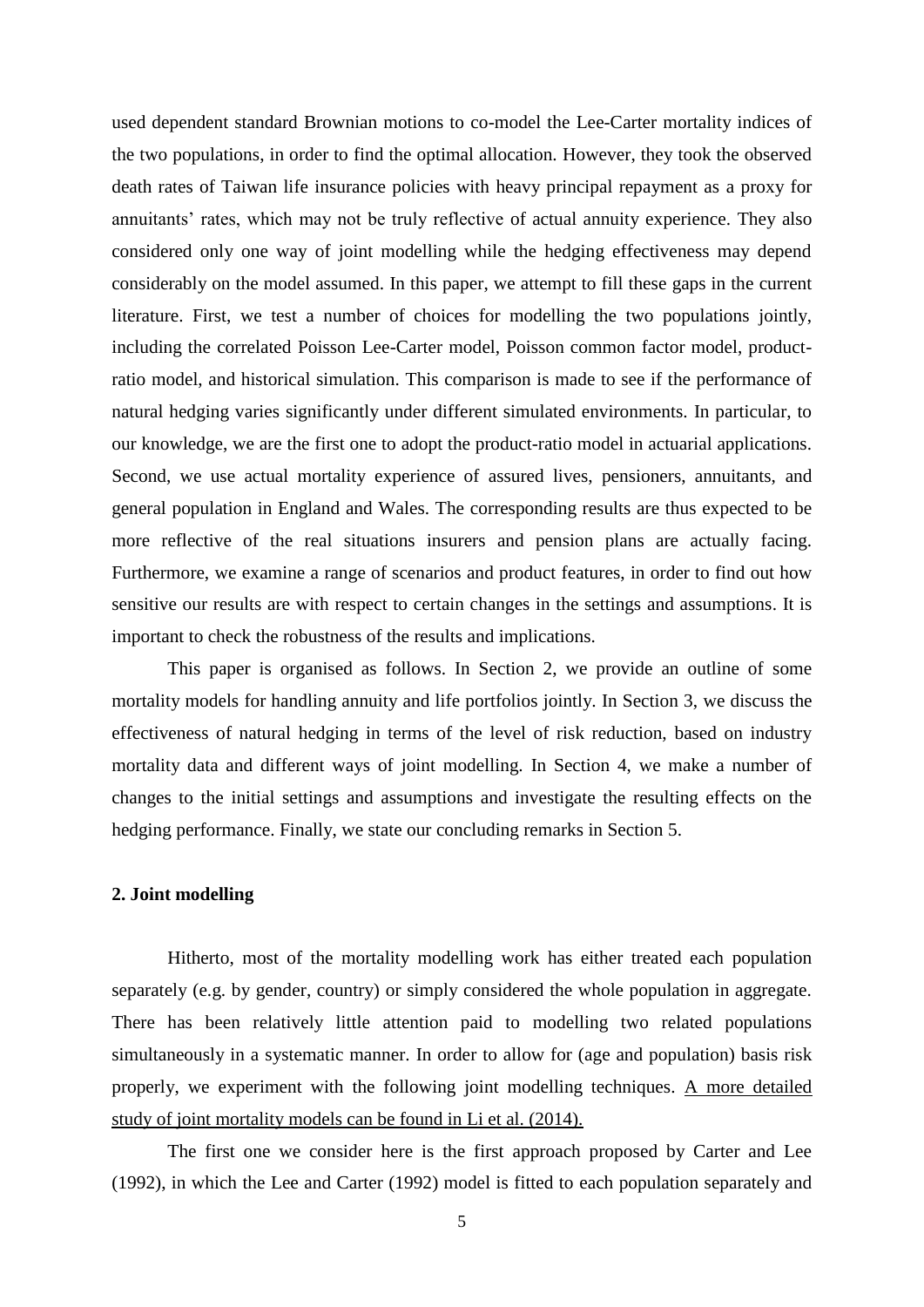then dependence between the two mortality indices is measured in some way. Since the Lee-Carter mortality index is modelled by a random walk with drift in many applications, a bivariate random walk with drift can be similarly assumed for the case of having two concurrent indices. Mathematically, this approach can be expressed as

$$
\ln m_{x,t,i} = \alpha_{x,i} + \beta_{x,i} \kappa_{t,i};
$$
 (Lee-Carter model)  

$$
K_t = \Theta + K_{t-1} + \Delta_t,
$$
 (bivariate random walk with drift) (1)

in which  $i = 1, 2$  refer to the two populations under study,  $m_{x,t,i}$  is the central death rate at age x in year t,  $\alpha_{x,i}$  is the overall mortality schedule,  $\kappa_{t,i}$  is the mortality index with  $\beta_{x,i}$  as the sensitivity measure,  $K_t = (\kappa_{t,1}, \kappa_{t,2})$ ,  $\Theta$  is the vector drift term, and  $\Delta_t$  is the vector error term of the random walk. Alternatively, the third approach in Carter and Lee (1992) is to model the two mortality indices jointly as a co-integrated process (e.g. Li and Hardy, 2011). In a similar vein, Cairns et al. (2011) and Dowd et al. (2011) co-modelled the period and cohort parameter series of the age-period-cohort (APC) model between a large population and a small subpopulation, using time series models and gravity models respectively. Yang and Wang (2013) treated the Lee-Carter residual terms as correlated between several countries and also fit a vector error correction model (VECM) to the multiple mortality indices. Zhou et al. (2013, 2014) assumed the same age-specific sensitivity for two populations and co-modelled the two Lee-Carter mortality indices with time series processes. Since these alternatives apply similar procedures, i.e. fitting the same model to each population and co-modelling the two (or more) associated parameter series, we adopt only the Lee-Carter model with bivariate random walk for analysing the hedging performance. Note that instead of assuming homoscedastic error terms as in the initial Lee-Carter method, we estimate the parameters by treating the number of deaths as a Poisson variable and following the iterative updating scheme in Brouhns et al. (2002). We refer to this choice as the correlated Poisson Lee-Carter model (cPLCM) below.

On the other hand, the second approach in Carter and Lee (1992) is to estimate a single, common mortality index for both populations. While this way may give greater consistency between the two populations and is parsimonious, it does not appear to be a suitable option for measuring the hedging effectiveness, as it implicitly assumes that the two groups' mortality levels are perfectly associated and will lead to an underestimation of basis risk. As an extension, Li and Lee (2005) proposed the augmented common factor model,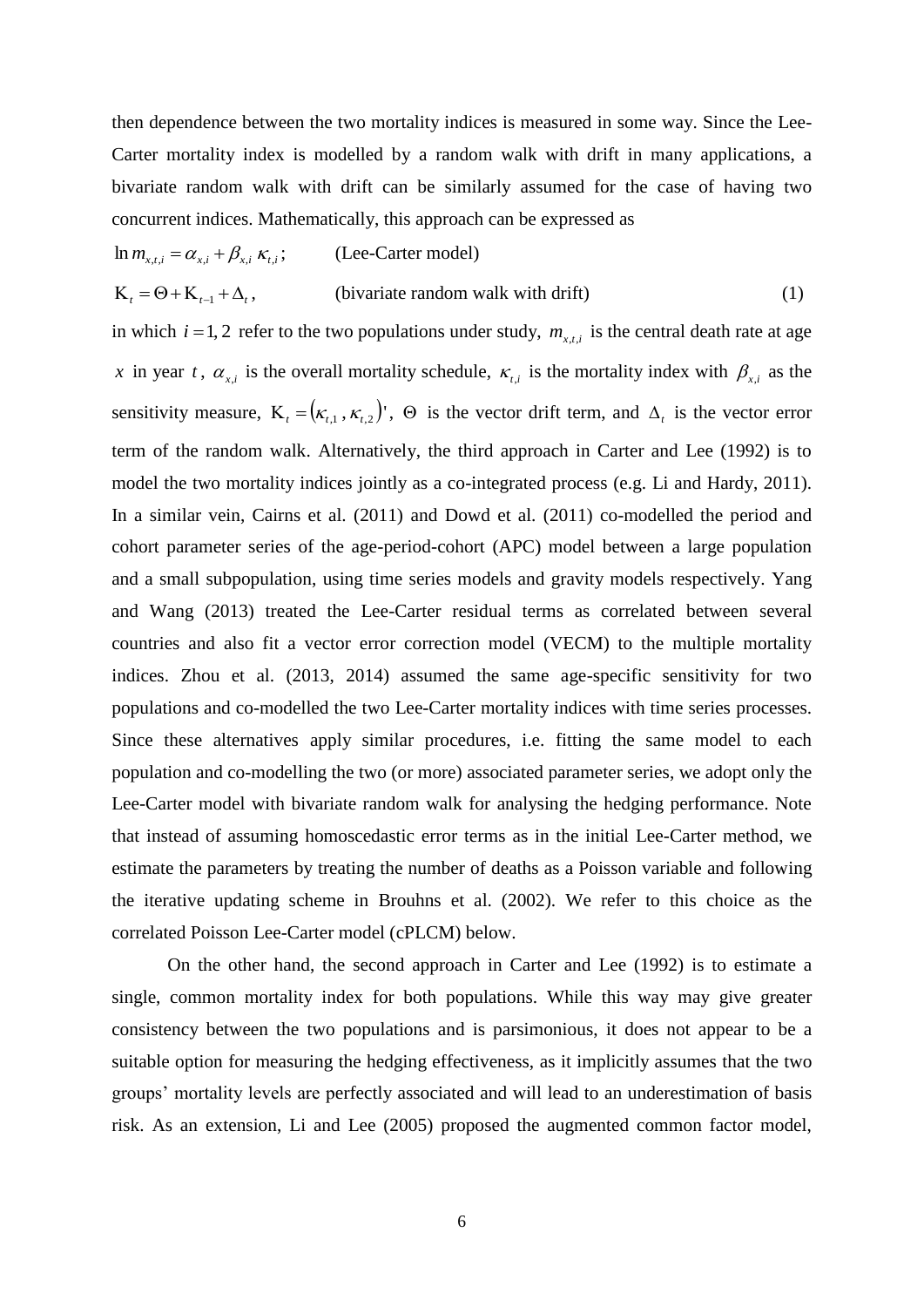which is composed of a common factor for both groups of lives as a whole, as well as an additional factor specifically assigned for each group. The overall approach is stated as

$$
\ln m_{x,t,i} = \alpha_{x,i} + B_x K_t + \beta_{x,i} K_{t,i};
$$
 (augmented common factor model)  
\n
$$
K_t = \mu + K_{t-1} + e_t;
$$
 (random walk with drift)  
\n
$$
\kappa_{t,i} = \delta_{0,i} + \delta_{1,i} K_{t-1,i} + \omega_{t,i},
$$
 (AR(1) process) (2)

where  $B_x K_t$  is the common factor for both groups,  $\beta_{x,i} K_{t,i}$  is the additional factor for group *i*,  $K_t$  is the mortality index of the common factor with  $B_x$  as the sensitivity measure, and  $\kappa_{t,i}$  is the time component of the additional factor with  $\beta_{x,i}$  as the sensitivity measure. The mortality index  $K<sub>t</sub>$  is assumed to follow a random walk with the drift term  $\mu$  and the error term  $e_t$ . The time component  $\kappa_{t,i}$  is assumed to follow an autoregressive model of order one, AR(1), with  $\delta_{0,i}$  and  $\delta_{1,i}$  as the parameters and  $\omega_{t,i}$  as the error term. (The terms  $m_{x,t,i}$  and  $\alpha_{x,i}$  have the same meanings as before.) The use of weakly stationary AR(1) processes ensures that the projected (central estimate) ratio of death rates  $(i = 1 \text{ vs. } i = 2)$  tends to a constant at each age, i.e. the forecasts are 'coherent'. This model explicitly differentiates between the joint effect and specific effect, and we include it in our hedging assessment. We follow Li (2013) and use the Poisson assumption to estimate the parameters, and call this Poisson common factor model (PCFM). Delwarde et al. (2006) and Debón et al. (2011) also incorporated a common factor for the combined population and specific factors for each population. In a similar way, Hatzopoulos and Haberman (2013) constructed a common model for a number of countries in aggregate together with a sex difference (age-period) model and a residual model for each sex and country. Alternatively, Russolillo et al. (2011) adopted a three-way structure which multiplies the common factor above with a groupspecific or country-specific parameter.

Finally, we test the product-ratio model (PRM) proposed by Hyndman et al. (2013) in the field of demography. This model exploits the fact that the sum of and the difference between two random components will roughly be uncorrelated if the two components have approximately equal variances. For example, suppose  $A$  and  $B$  are two random variables, and it can be deduced that  $Cov(A+B, A-B) = Var(A) - Var(B) \approx 0$  if  $Var(A) \approx Var(B)$ . We apply the PRM to the central death rates as

 $p_{x,t} = \sqrt{m_{x,t,1} m_{x,t,2}}$ ; (square root of product of death rates)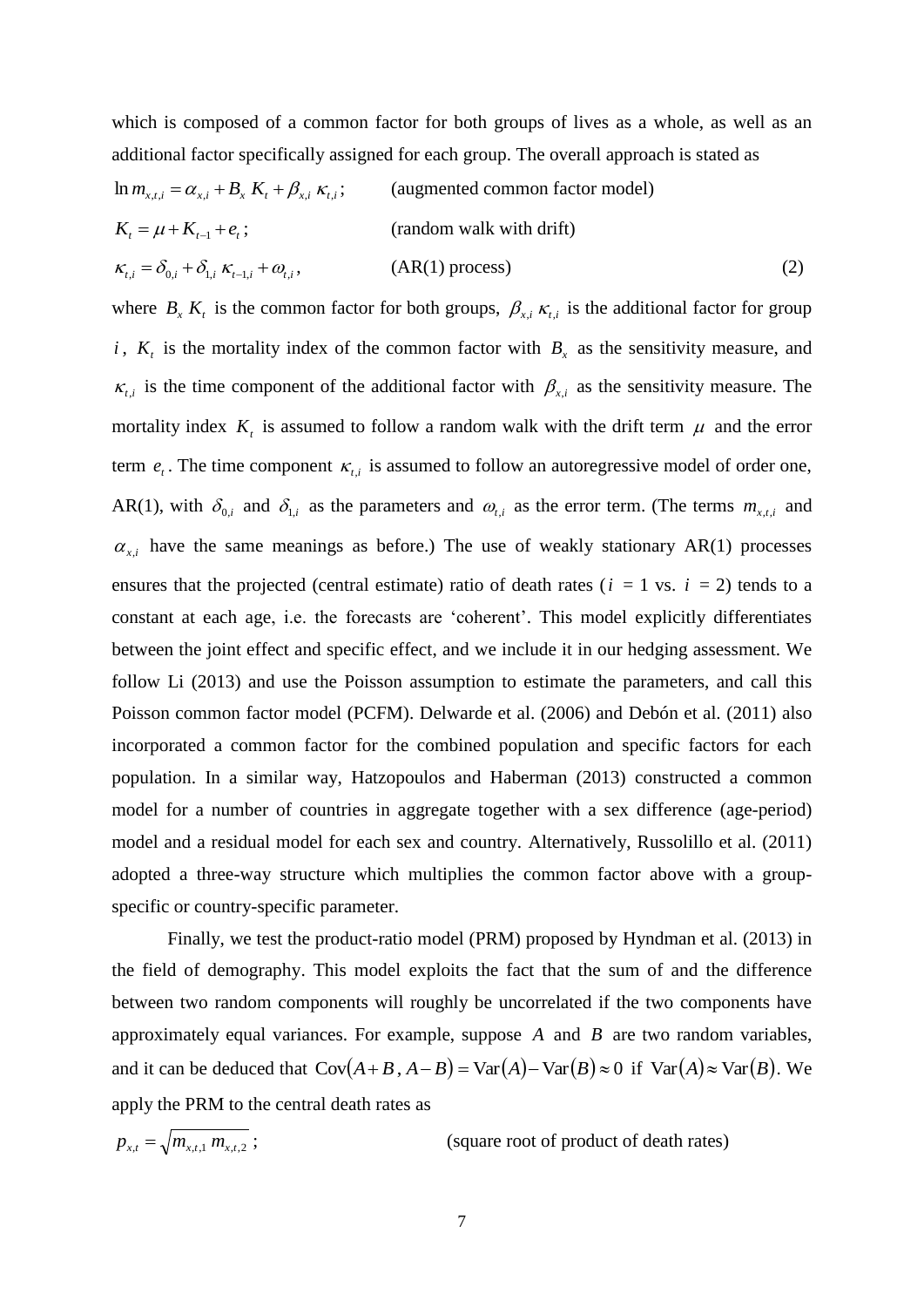| $r_{x,t} = \sqrt{m_{x,t,1}/m_{x,t,2}}$ ;                                                           | (square root of ratio of death rates) |     |
|----------------------------------------------------------------------------------------------------|---------------------------------------|-----|
| $\ln p_{x,t} = \eta_x + \phi_x(1)\lambda_t(1) + \phi_x(2)\lambda_t(2) +  + \phi_x(g)\lambda_t(g);$ | (product model)                       |     |
| $\ln r_{r} = \xi_r + \psi_r(1) \gamma_r(1) + \psi_r(2) \gamma_r(2) +  + \psi_r(h) \gamma_r(h);$    | (ratio model)                         |     |
| $\lambda_i(j) = \tau_0(j) + \tau_1(j)\lambda_{i-1}(j) + \nu_i(j);$                                 | $(AR(1)$ process)                     |     |
| $\gamma_t(j) = t_0(j) + t_1(j)\gamma_{t-1}(j) + \varepsilon_t(j).$                                 | $(AR(1)$ process)                     | (3) |

The quantities  $p_{x,t}$  and  $r_{x,t}$  are the square roots of the products and ratios of the central death rates. Assuming the two groups' log death rates have roughly equal variances, which is often the case when the two sets of data have about the same volume,  $\ln p_{x,t}$  and  $\ln r_{x,t}$  are more or less uncorrelated. We can then apply principal component analysis (PCA) to each of them separately to estimate the parameters  $(\eta_x, \phi_x(j), \lambda_i(j))$  of product model;  $\xi_x$ ,  $\psi_x(j)$ ,  $\gamma_i(j)$ of ratio model). Otherwise, if the two data volumes are very different, treating the product and ratio models separately would be imprecise and serve at best as a rough approximation. We follow Hyndman et al. (2013) in setting  $g = h = 6$ , as they found that having more than six factors makes almost no difference to the resulting forecasts but having too few reduce forecast accuracy. In our analysis, the parameter  $\tau_1(1)$  is set to one, i.e.  $\lambda_i(1)$  is assumed to follow a random walk with drift. The other time components  $\lambda_i(j)$  for  $j \ge 2$  and  $\gamma_i(j)$  for  $j \ge 1$  are assumed to be AR(1) processes, with  $\tau_0(j)$ ,  $\tau_1(j)$ ,  $\tau_0(j)$  and  $\tau_1(j)$  as the parameters and  $v_t(j)$  and  $\varepsilon_t(j)$  as the error terms. Using weakly stationary AR(1) processes for the ratio model makes sure that the projected ratio of death rates ( $i = 1$  vs.  $i = 2$ ) converges at each age. Note that when only one set of data is available for a certain age range, the product model is applied directly to the death rates available while the ratio model is dropped for that age range. Earlier, Plat (2009) took a fairly similar approach, in which the ratio of death rates (portfolio vs. population) is expressed as a function of age-time factors. Jarner and Kryger (2011) also modelled the log ratio of death rates (small population vs. reference population) with a number of age-time factors. Ngai and Sherris (2011) applied a simple linear model to the ratio of death rates (annuitants vs. population). In a recent work, Hatzopoulos and Haberman (2013) formulated the log ratio of death rates (females vs. males) in terms of age and time effects. Villegas and Haberman (2014) used age and period parameters for the log ratio of death rates (modelling the experience of socio-economic groups relative to reference population).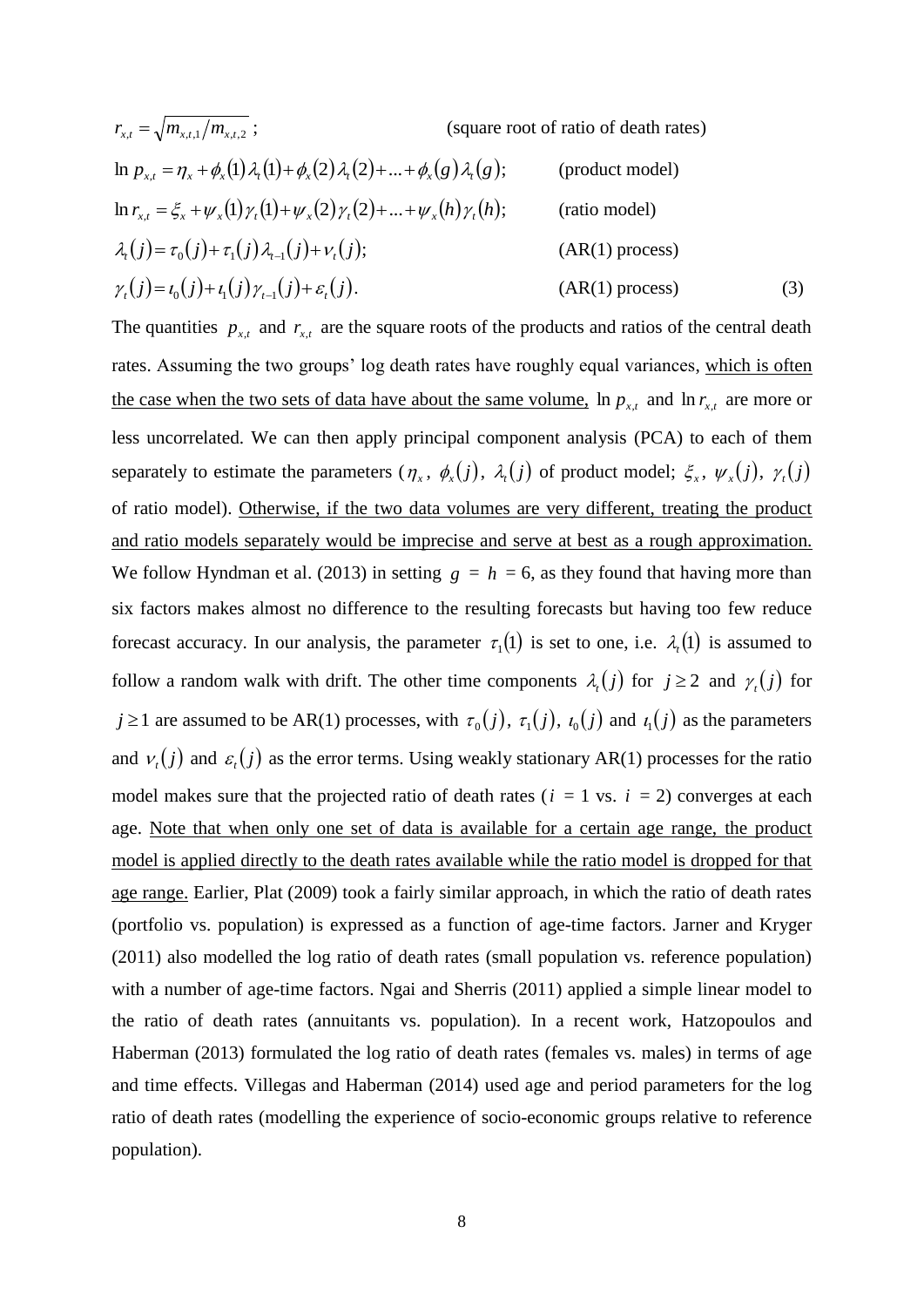There are a few more things to note before we present our results in the next two sections. Firstly, all the error terms above are assumed to be uncorrelated with one another and across time. Secondly, the length of our industry data is not very long and an AR(1) process would suffice in general. Other time series models with higher orders or more complicated structures may be used if there is more data. In the Appendix, we provide further analysis on the various time series produced from the three models using the data as discussed in the next section. Moreover, while we focus on discrete-time mortality models, there are a couple of continuous-time models that have been tested for modelling related populations jointly. Cox et al. (2006) described each population's mortality as a combination of a Brownian motion and a compound Poisson process and assumed the Brownian motions of different populations are correlated. Barbarin (2008) adopted the Heath-Jarrow-Morton (HJM) framework to model longevity bond prices and allow for basis risk. Dahl et al. (2008, 2011) used Cox-Ingersoll-Ross (CIR) processes for modelling mortality intensities of an insurance portfolio and a large population. Lastly, historical simulation (e.g. Coughlan et al., 2011) can also be used for analysing the hedging performance. Although the data volume is limited, we apply this method in Section 4.

#### **3. Hedging effectiveness**

In this section, we provide an assessment of the potential effectiveness of natural hedging based on empirical mortality data. These data include the experience of male assured lives, pensioners of insured pension schemes, and annuitants collected from the Continuous Mortality Investigation (CMI). These three groups are subject to different underwriting requirements and represent three distinct sets of experience. The pensioners and annuitants data are only available for the period of 1983-2006, so we take this as our sampling period. We use the age ranges of 30-95 for assured lives, 60-95 for pensioners, and 65-95 for annuitants, as the data outside these ranges are sparse and unsuitable for modelling and projection. Figure 1 plots the central death rates of three age groups over the period. In general, the assured lives have the lowest mortality, followed by the annuitants and then the pensioners. Because the annuitants data volume is much smaller, their death rates appear to be more volatile. It can be seen that the declining trends of assured lives, pensioners, and annuitants are roughly in line with one another, which suggests some degree of statistical dependence between them. In particular, for ages 65-74, the correlations in the rates of change of death rates are 0.13 between the assured lives and pensioners and 0.04 between the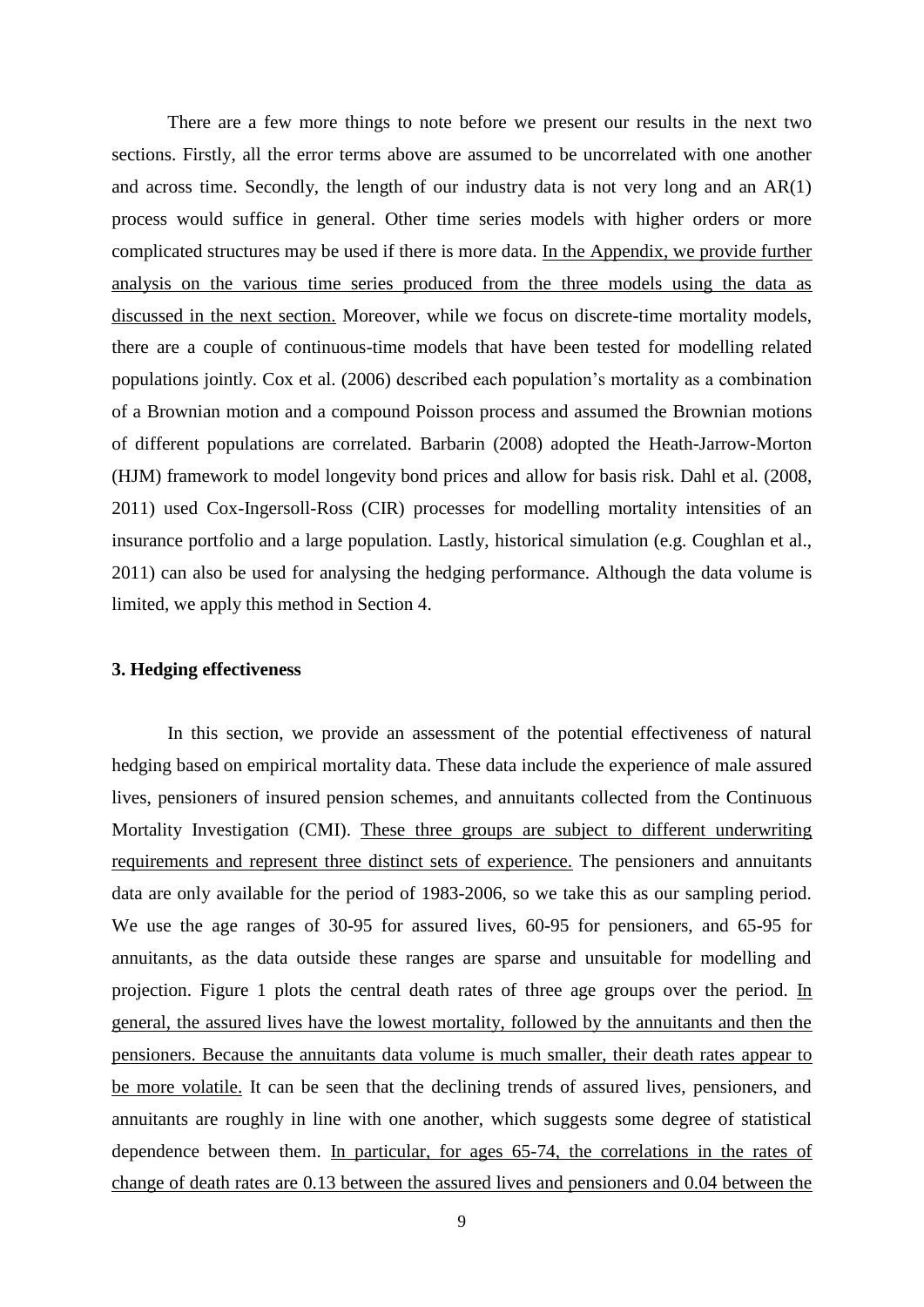assured lives and annuitants; for ages 75-84, these correlations are 0.10 and 0.12; and for ages 85-94, the correlations are  $-0.11$  and 0.08. Half of these figures are statistically significant at the 10% significance level and one is significant at the 5% level. It appears necessary to comodel these populations in a systematic fashion and take basis risk into account properly.

Consider a pension plan sponsor or an insurer selling annuities who wants to reduce its risk level by implementing either an internal or external hedge. Suppose there are only two products: a whole-life pension payable from age 65 or a life annuity issued at age 65, and a life insurance written at age 35, all on 1 January 2007. The pension (annuity) size is \$1,400 p.a. (\$1,300 p.a.) payable at the end of each year, and the sum assured of the life insurance is \$100,000 payable at the end of the year of death. These amounts are set in such a way that the expected present values on 1 January 2007 of the two 'offsetting' products are approximately equal, so that the effects of different portfolio compositions can readily be compared, given a fixed total number of policies. All the premiums are paid at the inception of the contract and so there are no future contributions outstanding. The interest rate is assumed to be 3% p.a. flat. The limiting age is set as 95, based on the age ranges of the CMI data being investigated. This simplifying assumption is adequate for our purposes and avoids the necessity of choosing a realistic limiting age and introducing a corresponding 'topping out' technique for interpolating between age 95 and the limiting age (e.g. Renshaw and Haberman, 2003). We set up this rather hypothetical situation in order to highlight the hedging effect between a pure survival benefit and a pure death benefit for the whole age range. In reality, there is a growing number of centenarians; also, term life insurance and endowment assurance are more popular than whole life insurance in several countries.

To start with, we fit the cPLCM, PCFM, and PRM (models (1) to (3)) discussed in Section 2 to the CMI data. We find that the mean absolute percentage error (MAPE) values of the fitted log death rates are all less than 5%, and that there are no significant effects present in the residuals along age, calendar year, and cohort year. These results indicate that the three models provide a reasonable description of the CMI data. For the assured lives and pensioners data, the Bayesian Information Criterion (BIC) values for the three models are 22,603, 23,256, and 28,592 respectively. For the assured lives and annuitants data, the BIC values are 19,281, 19,753, and 24,804. These values suggest that the cPLCM provides the best fit (in terms of goodness-of-fit and also parameter parsimony) to the data. One should note, however, that the BIC is only one of the many statistical criteria, and that a good fit to past data does not necessarily mean that the corresponding projections into future are sensible. Figures 2 to 5 illustrate the parameter estimates of these models for the assured lives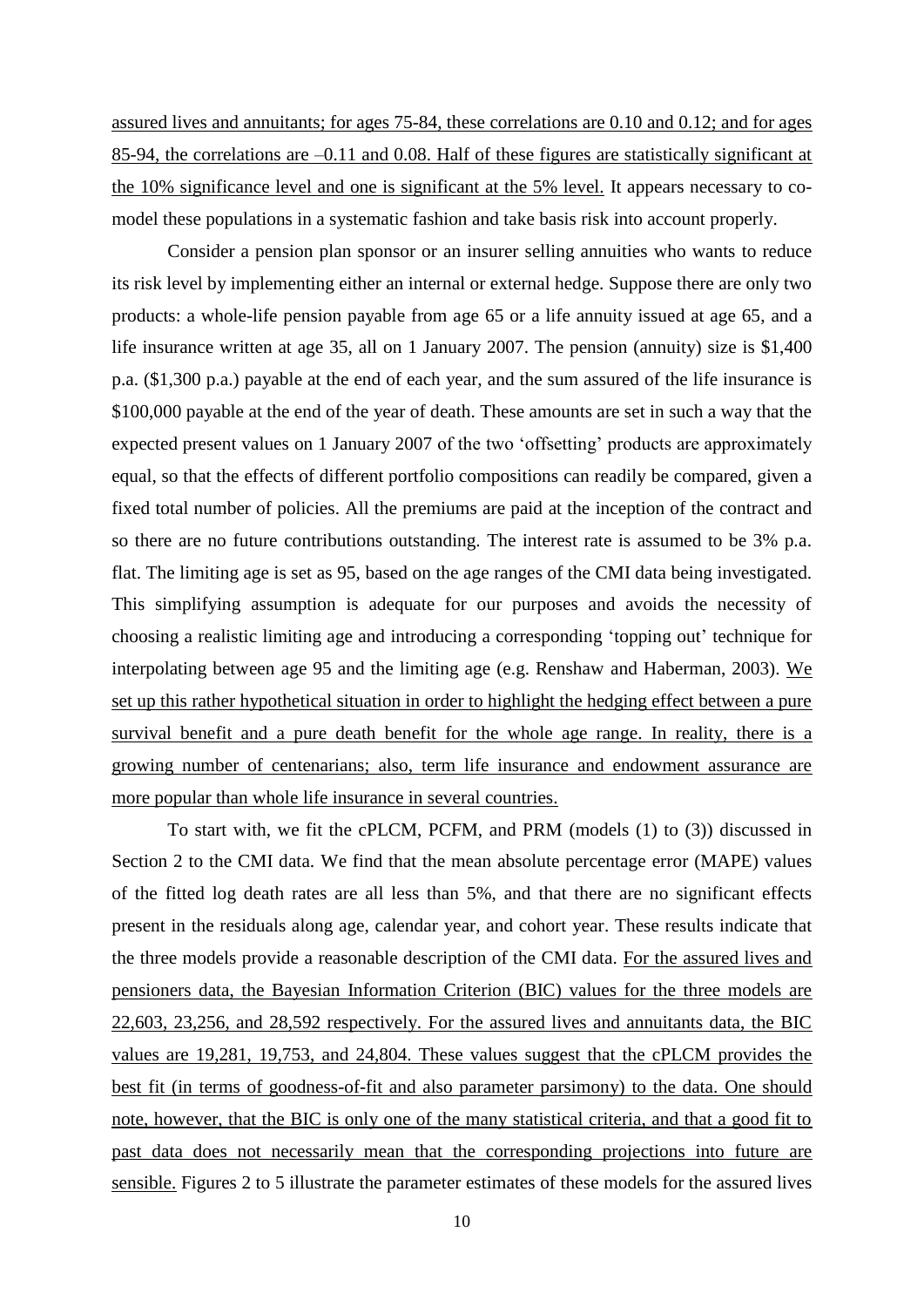and pensioners data. As shown, the major time components are highly linear, which suggest that a random walk with drift is suitable for projection. The other time components demonstrate some cyclical or irregular patterns and can be modelled and projected with an AR(1) process. For the combination of assured lives and annuitants data, the time components (not shown here) have similar characteristics. (See Appendix for more details.)

Suppose there are a total of 100,000 policies. We consider 101 portfolio compositions of pension (or annuity) and life products, in which the weight of life policies *w* increases by 1% each time from 0% to 100%. For each product mix, we use the fitted models to generate 5,000 scenarios of future death rates, and adopt the binomial distribution to sample the number of survivors in each future year, which determine the cash flows of the portfolio. We then compute 5,000 samples of the total present value of the portfolio for each case. Similar to Coughlan et al. (2011), we define the level of longevity risk reduction as  $1 - Risk (w = j) /$ Risk ( $w = 0$ %) for  $j = 0$ % to 100%, in which the risk metrics considered include the standard deviation, variance, and 95% and 99% Value-at-Risk (VaR) (minus the mean) of the total present value of the portfolio.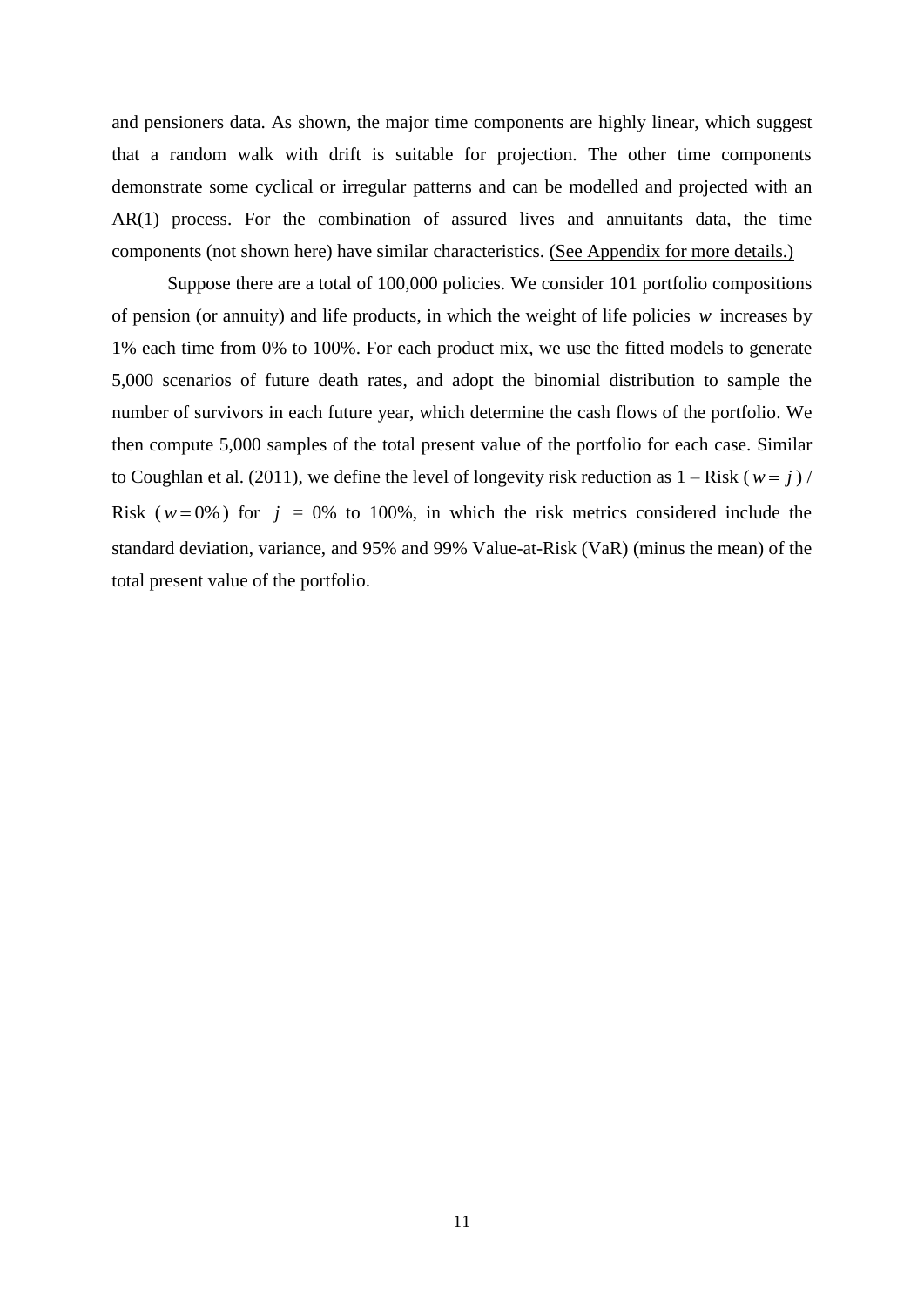

**Fig. 1.** Central death rates of male assured lives, pensioners, and annuitants in UK, 1983-2006.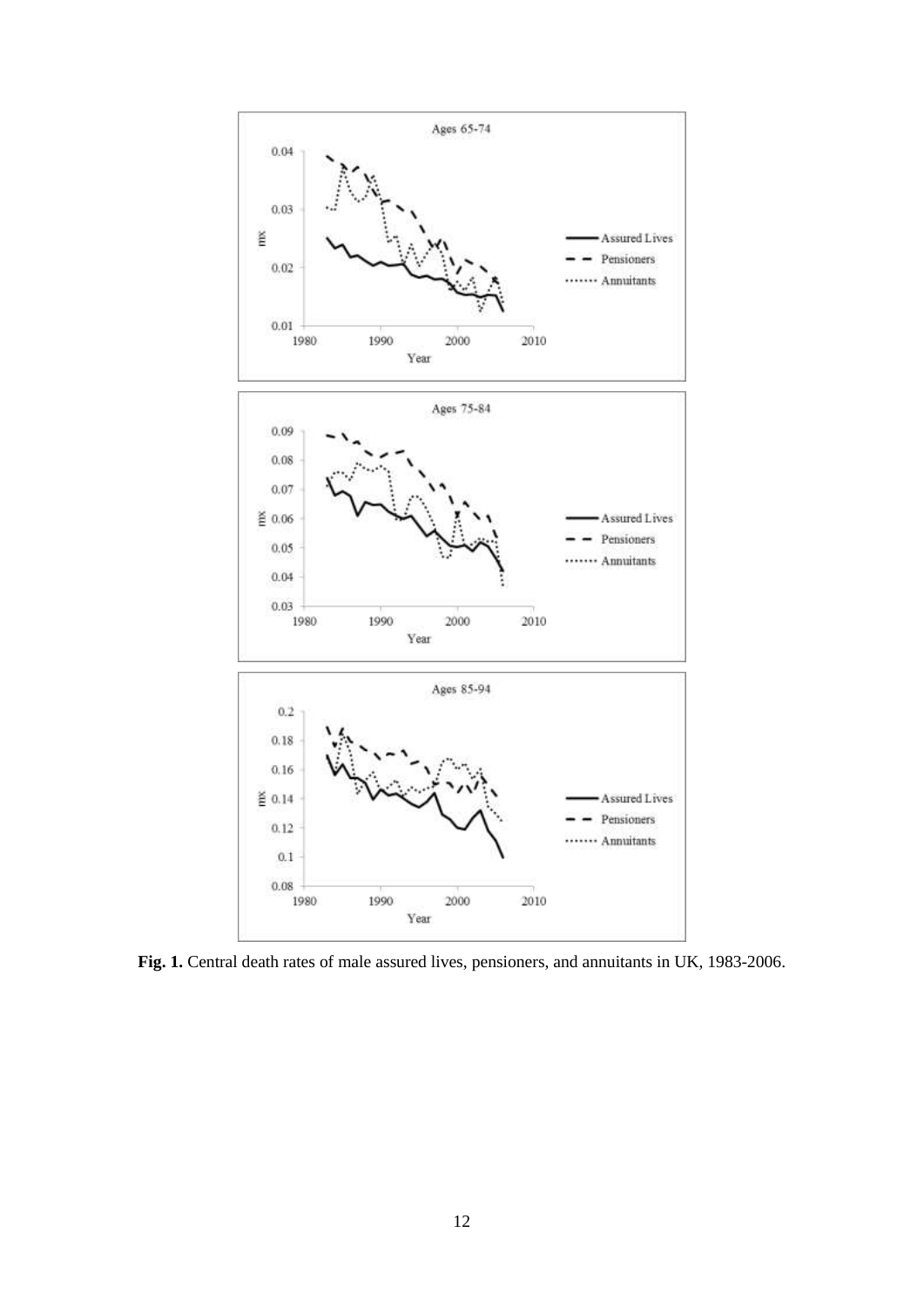

**Fig. 2.** Parameter estimates of  $\alpha_{x,i}$  (top),  $\beta_{x,i}$  (middle), and  $\kappa_{t,i}$  (bottom) of cPLCM for assured lives (left) and pensioners (right).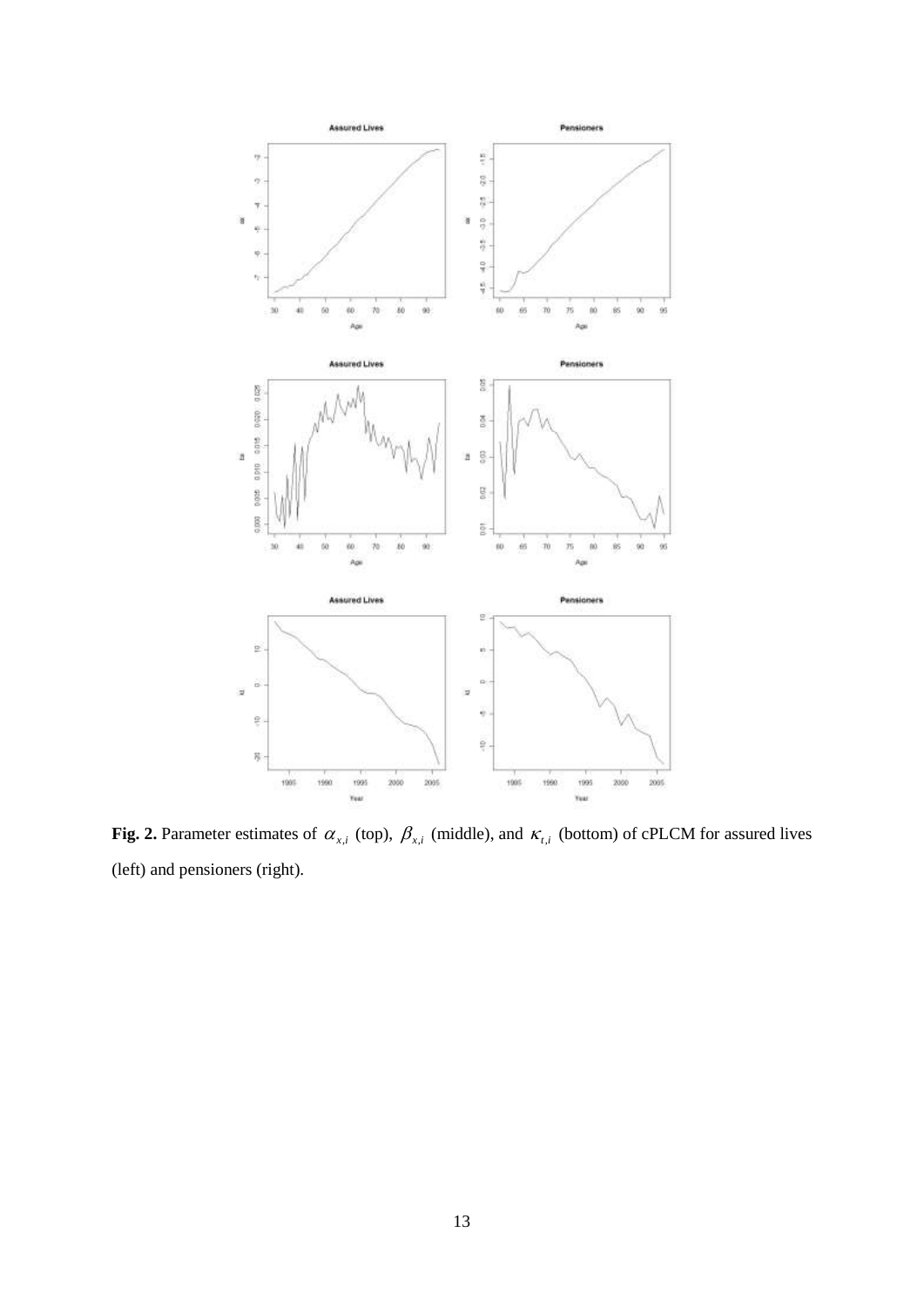

**Fig. 3.** Parameter estimates of  $\alpha_{x,i}$  (top),  $B_x$  or  $\beta_{x,i}$  (middle), and  $K_t$  or  $\kappa_{t,i}$  (bottom) of PCFM for common effect (left), assured lives' effect (middle), and pensioners' effect (right).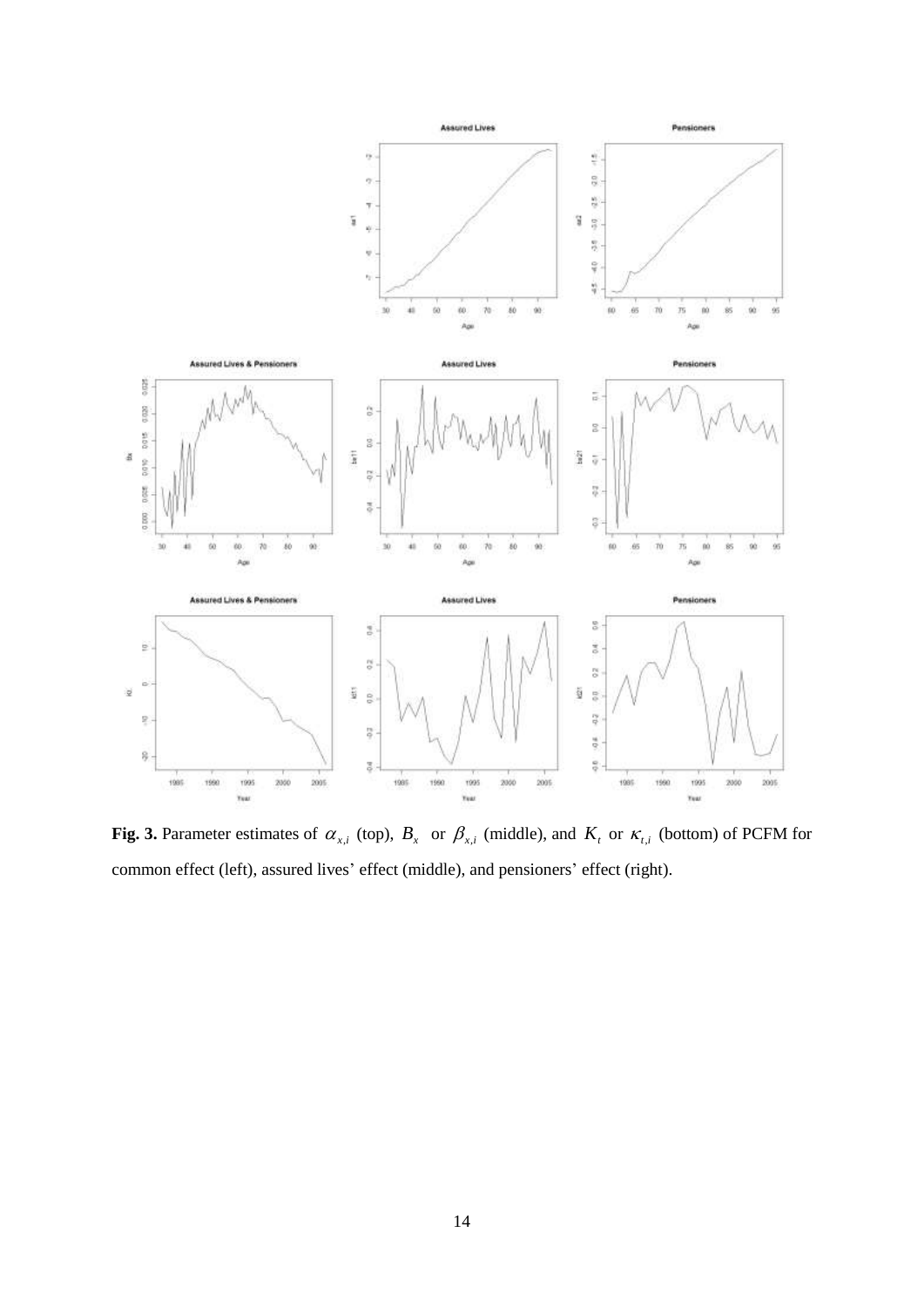

Fig. 4. Parameter estimates of  $\eta_x$  (top),  $\phi_x(j)$  (middle), and  $\lambda_i(j)$  (bottom) of product model of PRM for  $j = 1, 2, 3$  (left to right of last two rows).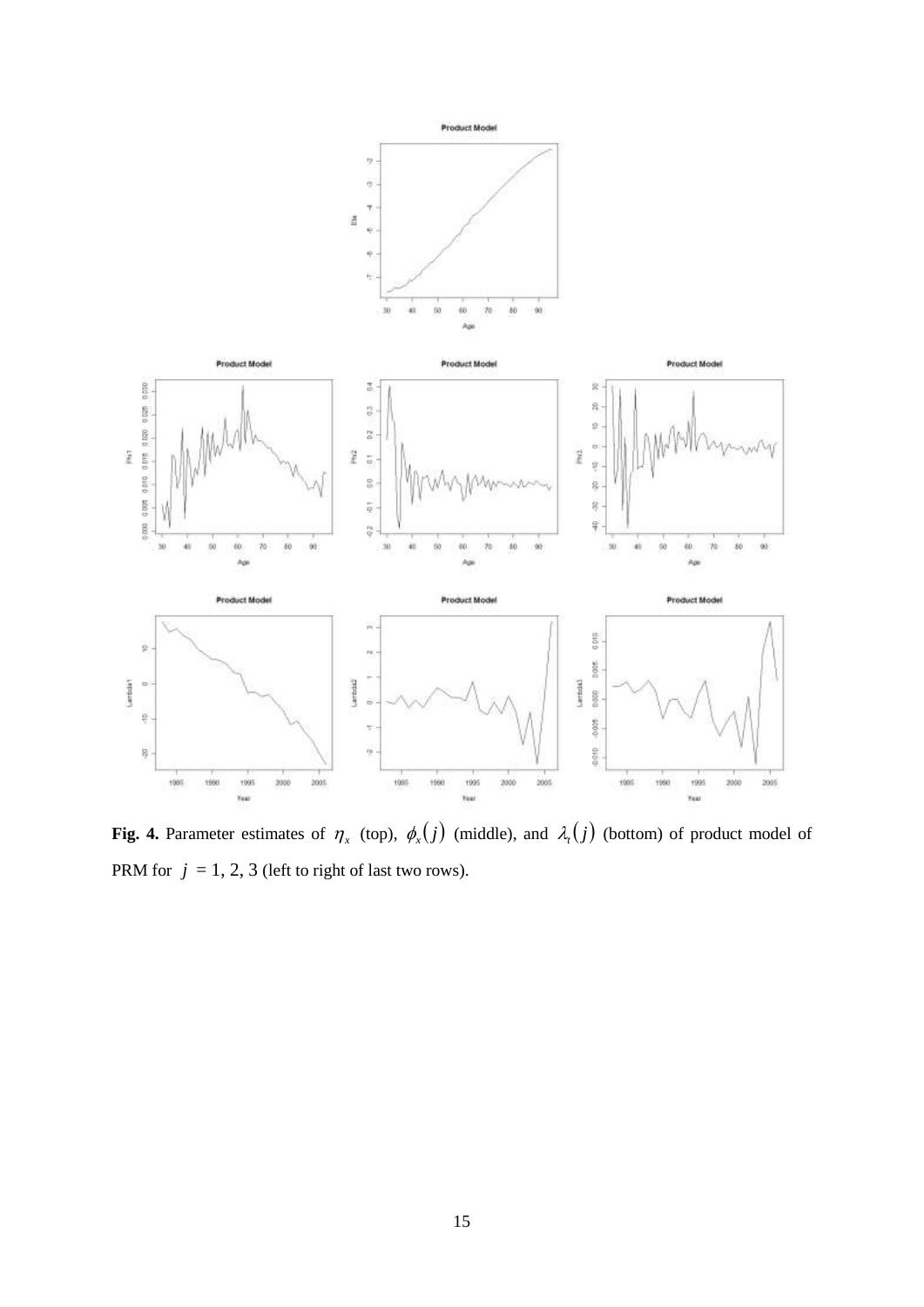

**Fig. 5.** Parameter estimates of  $\zeta_x$  (top),  $\psi_x(j)$  (middle), and  $\gamma_t(j)$  (bottom) of ratio model of PRM for  $j = 1, 2, 3$  (left to right of last two rows).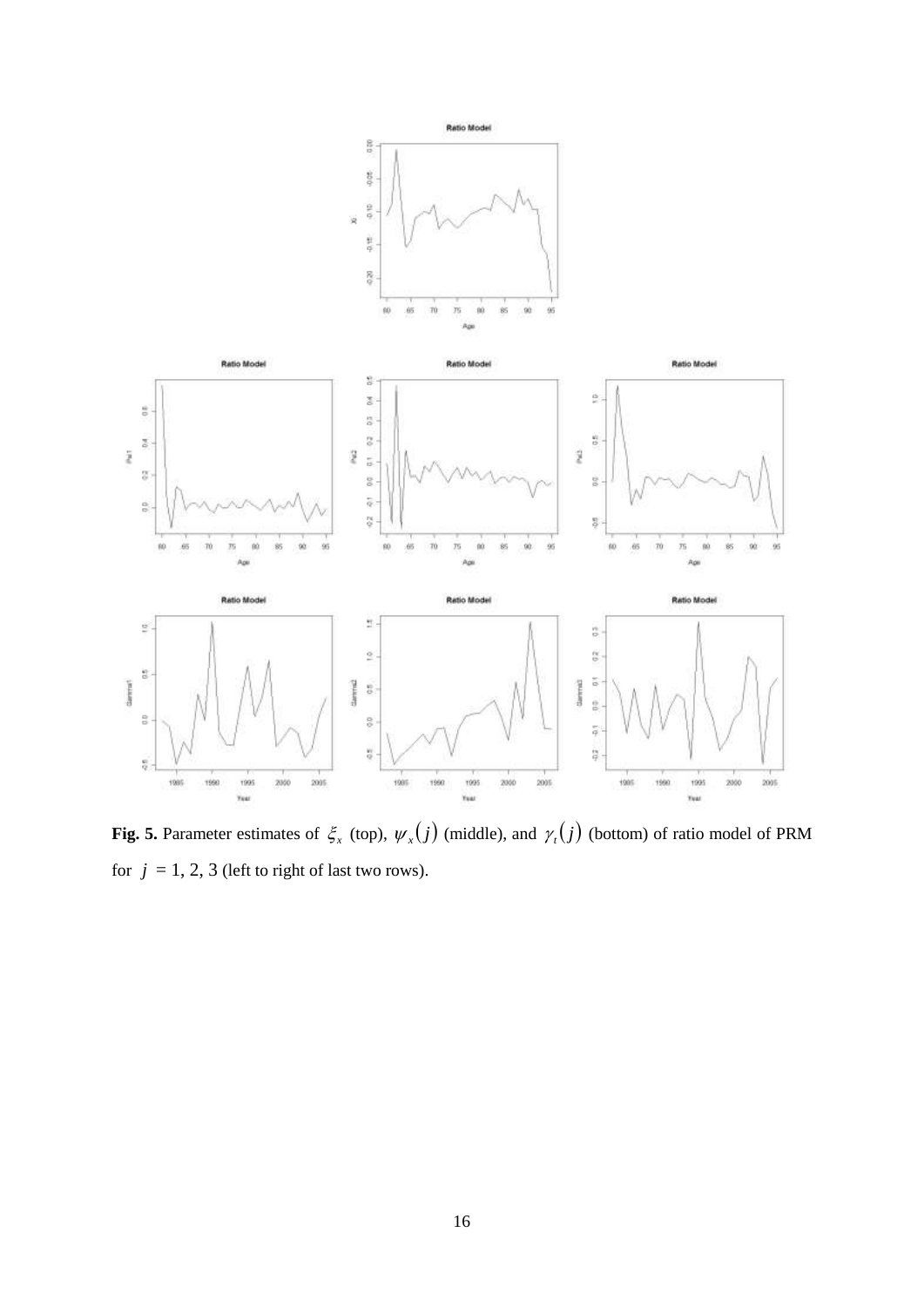|             |           | Pension and life products |         |         |
|-------------|-----------|---------------------------|---------|---------|
| Model       | <b>SD</b> | Variance                  | 95% VaR | 99% VaR |
| cPLCM       | 49%       | 74%                       | 44%     | 45%     |
| <b>PCFM</b> | 62%       | 86%                       | 61%     | 59%     |
| <b>PRM</b>  | 62%       | 85%                       | 58%     | 59%     |
|             |           | Annuity and life products |         |         |
| Model       | <b>SD</b> | Variance                  | 95% VaR | 99% VaR |
| cPLCM       | 64%       | 87%                       | 56%     | 53%     |
| <b>PCFM</b> | 53%       | 78%                       | 54%     | 54%     |
| <b>PRM</b>  | 54%       | 78%                       | 49%     | 48%     |

Maximum levels of longevity risk reduction for a portfolio of 100,000 policies at 3% interest rate.

**Table 1**

Table 1 lists the maximum levels of longevity risk reduction for different models and risk metrics, based on the simulated samples of the portfolio compositions under consideration. There are a number of insightful observations. First, the risk reduction is clearly less than 100%, because basis risk exists between the two lines of products. The level of maximum reduction ranges from 44% to 87%. In this study, the ages, mortality experience, and cash flow patterns of the two groups are different, which reflect the likely situation in reality. Second, the risk reduction is larger for the variance than the other risk metrics. This result has an important implication about the construction of a hedge in practice. As the choice of risk metric has a significant impact on the assessment of the hedging effectiveness, one has to be careful in choosing an appropriate risk metric when setting the hedging objectives, which in turn directs the selection, structuring, and calibration of hedging instruments. Third, the results of the PCFM and PRM are quite close to each other, but those of the cPLCM are somewhat different. This effect may arise from the fact that both the PCFM and PRM involve stationary time series processes and produce coherent forecasts in the long run, whereas the cPLCM works with a bivariate random walk with drift and has a tendency to generate divergent values. The necessity of having coherent forecasts depends on the time horizon. While there can be some extent of divergence or fluctuation in the short term, it is natural to expect that the death rates of different groups will move more consistently in the long term. Our projection period is 60 years and hence it seems that the PCFM and PRM are more suitable in this sense. Lastly, though the level of risk reduction varies for different models and risk metrics, it is around 60% overall, which is still a sizable amount. The natural hedging strategy is feasible if the benefits of risk reduction outweigh the costs of implementing it, such as adjusting the business composition, entering into mortality swaps, and employing expertise to design the hedging programme. It can be used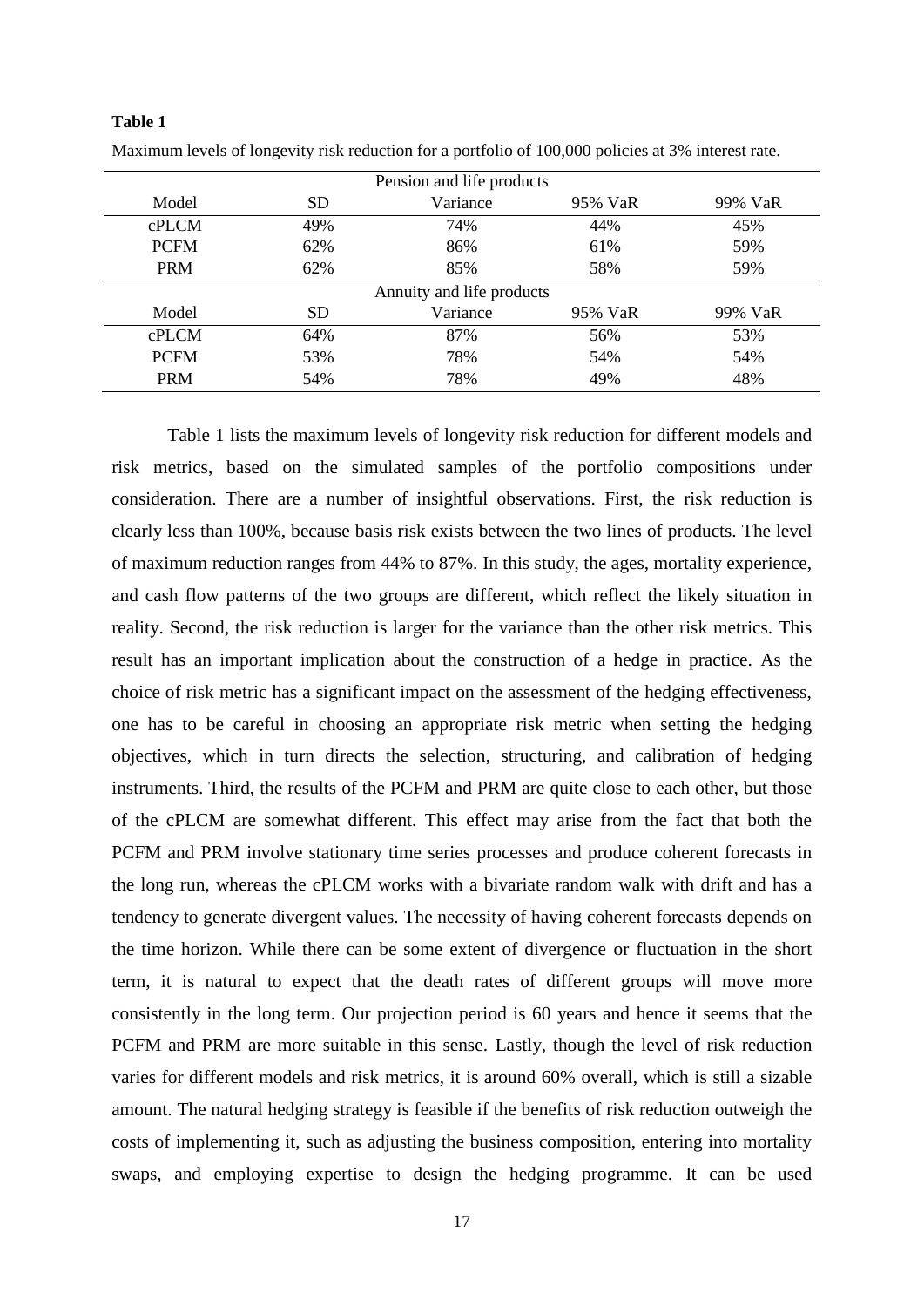simultaneously with traditional reinsurance and other longevity-linked securities. Even if this strategy turns out to be too costly for a particular institution, the effect of the existing business composition still needs to be taken into account properly in the reserving and capital calculations, e.g. under Solvency II requirements.

Figure 6 shows the coefficient of variation, and the 95% and 99% VaR (minus the mean) as a percentage of the mean, of the total present value of each portfolio composition of pension and life products. Under the PCFM and PRM, the 'optimal' product mix is to have a weight of about 45% in life policies; under the cPLCM, the optimal proportion of life policies is around 65%. These results give some important insights into the calibration exercise. First of all, the optimal mix is model-dependent, and the similarities and differences in the results between the three models are in agreement with the fact that both the PCFM and PRM furnish coherent forecasts while the cPLCM does not. Although the model choice can be subjective to some extent, it may be argued (as above) that the PCFM and PRM are more appropriate for a long projection period. Moreover, it is interesting to see that even when a 'wrong' model is selected to determine the optimal mix, the resulting hedging effectiveness may still be considerable. For example, if the optimal proportion is 'incorrectly' taken as 65% based on the cPLCM but the real situation is actually reflected by the PRM, it can be seen from Figure 6 that the risk level is still reduced by about 40%. Overall, the major implication in this hypothetical study is that an optimal allocation does exist under some fairly realistic conditions and assumptions. It suggests that a financial institution with a more balanced business mix would be subject to lower variability in its liabilities compared to one with less diversified compositions. In practice, it is advisable to test several different models with varying features and obtain a more comprehensive view of the matter; and as noted above, one has to examine carefully the benefits and various costs of building such a hedge. Similar patterns are observed for the portfolios of annuity and life products (the detailed results of which can be provided upon request).

Note that the PRM requires an assumption that the two populations' log death rates have approximately equal variances, so that the product and ratio models can be treated separately. We find that the variances of the log death rates are 0.81, 0.82, and 1.38 respectively for the assured lives, pensioners, and annuitants data, for ages 65-95 during 1983-2006. (In particular, for ages 65-74, the variances are 0.15, 0.18, and 1.00; for ages 75- 84, the variances are 0.13, 0.12, and 0.29; for ages 85-94, the variances are 0.07, 0.07, and 0.14; during 1983-1994, the figures are 0.75, 0.69, and 0.92; and during 1995-2006, the figures are 0.84, 0.90, and 1.77.) The annuitants data have a larger variance because the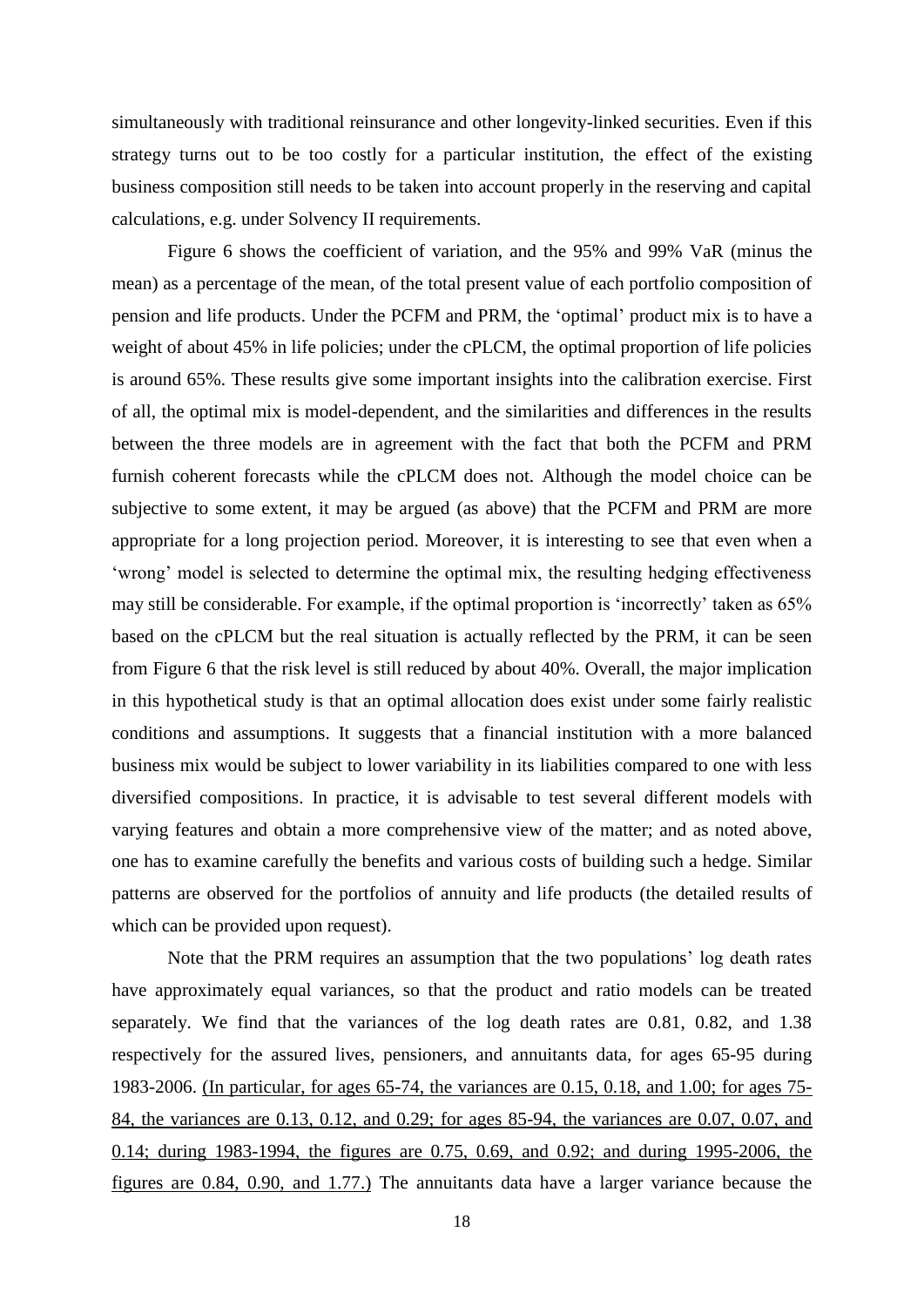volume is much smaller. As such, the PRM is suitable for modelling the assured lives and pensioners data, but treating the product and ratio models independently for the combination of assured lives and annuitants data would represent an arbitrary assumption and serve instead as a practical approximation. Note also that the values of the risk metrics produced by the cPLCM are larger than those by the other two models when the proportion of life policies is small, while the situation is opposite when the life product dominates the portfolio (see Figure 6). Moreover, despite the similarity in the risk reduction results between the PCFM and PRM as discussed above, the values of the risk metrics obtained from the former are consistently smaller than those from the latter. These differences highlight the presence of model uncertainty and the necessity to compare results from a range of models in practical work.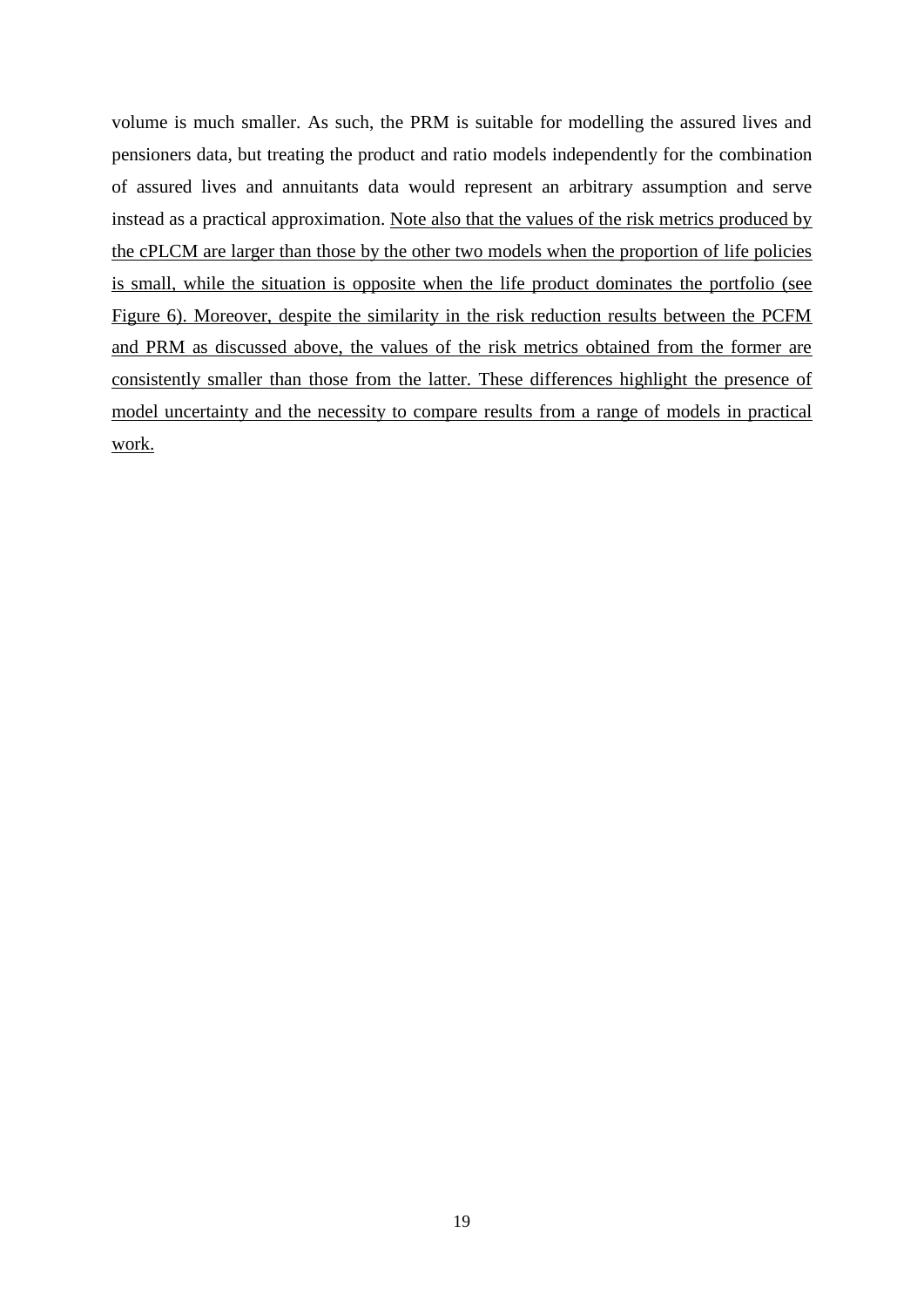

**Fig. 6.** Coefficient of variation (top) and 95% (middle) and 99% (bottom) VaR of total portfolio present value for different compositions of pension and life products (0% to 100%) under cPLCM (left), PCFM (middle), and PRM (right).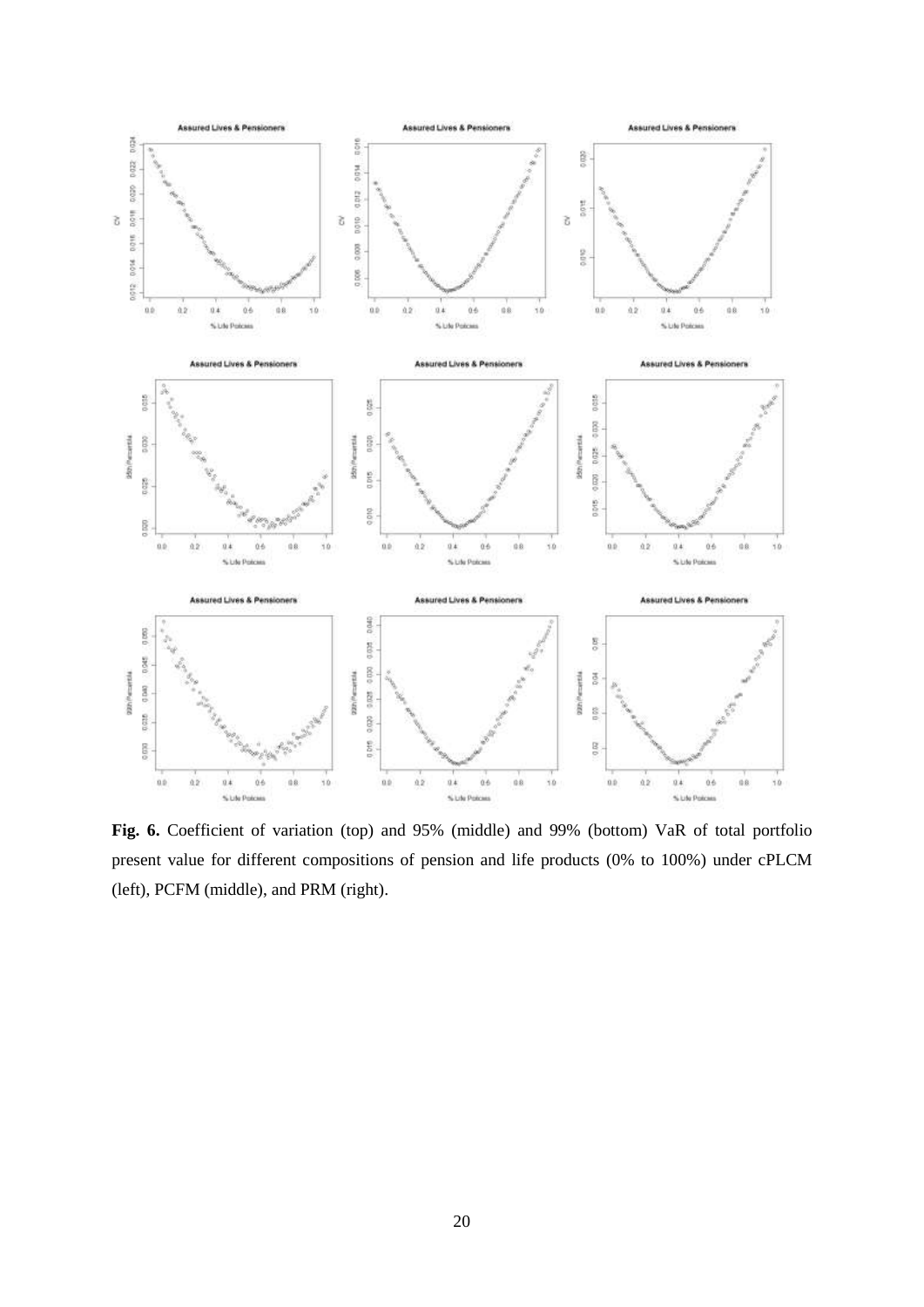#### **4. Sensitivity analysis**

In this section, we consider a number of changes in the initial settings and assumptions and examine the resulting effects on the hedging performance. These changes include the portfolio size, interest rate, population experience, product features, and simulation procedure. Through these sensitivity testings, we can have a better idea of how robust the hedging results are under different circumstances.

If the portfolio size is small, there is a risk that the overall portfolio experience turns out to be too different to the underlying true mortality levels. This discrepancy may have a material impact on the hedging effectiveness. Table 2 shows that when the number of policies is reduced from 100,000 to 10,000, the risk reduction is generally not much smaller; but Table 3 demonstrates that when there are only 1,000 policies, the average risk reduction is lowered from 60% to less than 40%. These results suggest that when the portfolio size is too small (say, below 1,000 policies), the effect of natural hedging can be rather limited.

Next we consider two other interest rates of 2% p.a. and 4% p.a. The pension and annuity sizes are adjusted to ensure that the expected present values of the two hedging sides are roughly equal. Tables 4 and 5 present the levels of risk reduction for these two new interest rates. At 2% p.a., the risk reduction is clearly larger and the average level is above 70%. The situation is reversed at 4% p.a. and the risk reduction is about 50% on average. This phenomenon may be due to the fact that the cash flows of both sides are discounted less at a lower interest rate and so are more variable, under which the offsetting effect becomes more obvious.

As mentioned earlier, Cox and Lin (2007) proposed a mortality swap to construct an external hedge, in which the pension plan sponsor or annuity provider pays floating cash flows linked to the number of deaths in the life portfolio, and the life insurer pays floating cash flows linked to the number of survivors in the pension plan or annuity portfolio. This swap is not a standardised contract, and so there is counterparty risk that one side may default. As the life market develops and becomes more mature, it may be possible to build a special purpose vehicle (e.g. Cairns et al., 2008) that transacts with each party separately without the two parties dealing with each other directly. For example, on one side, the pension plan sponsor pays floating cash flows to the special purpose vehicle based on the number of deaths of the reference population, and the special purpose vehicle returns floating cash flows based on the number of survivors in the pension plan. On the other side, a similar transaction is conducted between the life insurer and the special purpose vehicle. To explore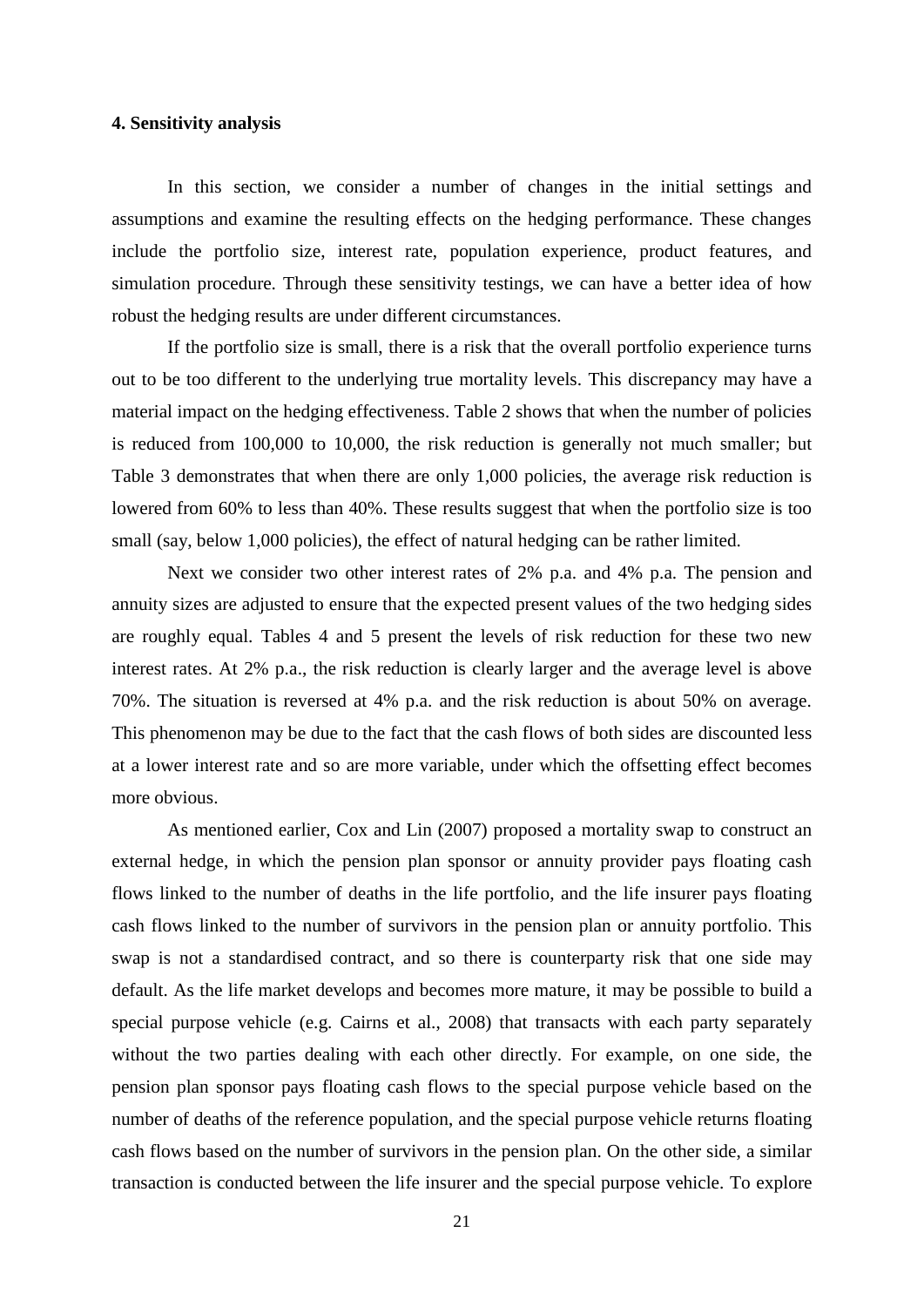this possibility, we replace the assured lives data with England and Wales population data (taken as reference population) collected from the Human Mortality Database (HMD, 2013) and repeat the simulations. Table 6 shows that the corresponding risk reduction is on average 8% smaller than the figures in Table 1. This decrease implies higher population basis risk, which appears to arise from the heterogeneity of the population data. In reality, the payments made by the pension plan sponsor to the special purpose vehicle may be simplified as observed death rate minus forward death rate (like a *q*-forward), in which proper calibration is necessary.

#### **Table 2**

|             |           | Pension and life products |         |         |
|-------------|-----------|---------------------------|---------|---------|
| Model       | <b>SD</b> | Variance                  | 95% VaR | 99% VaR |
| cPLCM       | 47%       | 71%                       | 45%     | 42%     |
| <b>PCFM</b> | 55%       | 80%                       | 54%     | 52%     |
| <b>PRM</b>  | 58%       | 83%                       | 55%     | 56%     |
|             |           | Annuity and life products |         |         |
| Model       | <b>SD</b> | Variance                  | 95% VaR | 99% VaR |
| cPLCM       | 63%       | 86%                       | 55%     | 52%     |
| <b>PCFM</b> | 46%       | 71%                       | 44%     | 46%     |
| <b>PRM</b>  | 51%       | 76%                       | 46%     | 45%     |

#### **Table 3**

Maximum levels of longevity risk reduction for a portfolio of 1,000 policies at 3% interest rate.

|             |           | Pension and life products |         |         |
|-------------|-----------|---------------------------|---------|---------|
| Model       | <b>SD</b> | Variance                  | 95% VaR | 99% VaR |
| cPLCM       | 34%       | 57%                       | 32%     | 31%     |
| <b>PCFM</b> | 27%       | 47%                       | 26%     | 24%     |
| <b>PRM</b>  | 34%       | 56%                       | 30%     | 31%     |
|             |           | Annuity and life products |         |         |
| Model       | <b>SD</b> | Variance                  | 95% VaR | 99% VaR |
| cPLCM       | 53%       | 78%                       | 45%     | 41%     |
| <b>PCFM</b> | 21%       | 37%                       | 17%     | 19%     |
| <b>PRM</b>  | 40%       | 64%                       | 34%     | 32%     |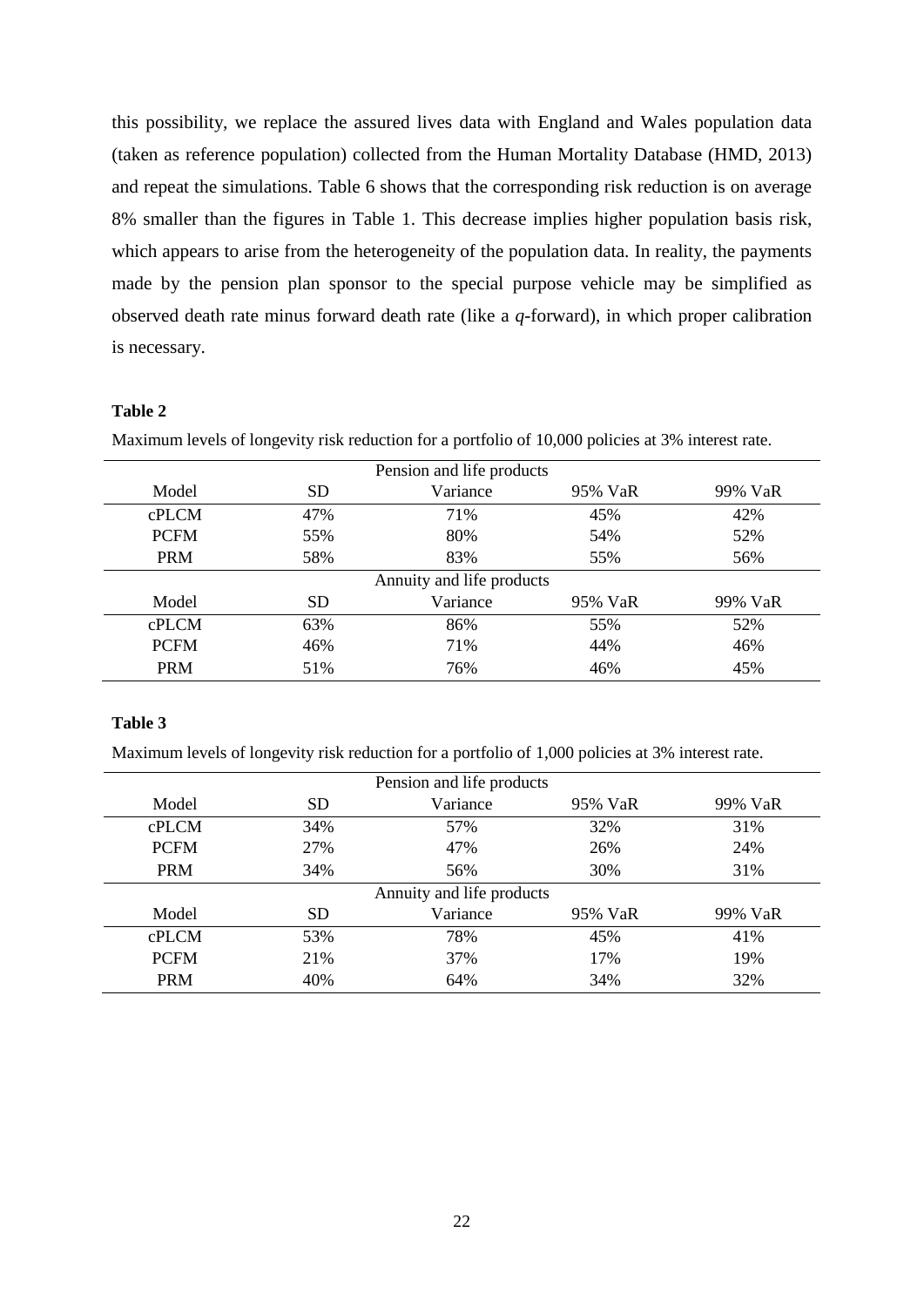#### **Table 4**

|             |           | Pension and life products |         |         |
|-------------|-----------|---------------------------|---------|---------|
| Model       | <b>SD</b> | Variance                  | 95% VaR | 99% VaR |
| cPLCM       | 66%       | 89%                       | 64%     | 63%     |
| <b>PCFM</b> | 72%       | 92%                       | 69%     | 69%     |
| <b>PRM</b>  | 71%       | 92%                       | 68%     | 68%     |
|             |           | Annuity and life products |         |         |
| Model       | <b>SD</b> | Variance                  | 95% VaR | 99% VaR |
| cPLCM       | 78%       | 95%                       | 72%     | 71%     |
| <b>PCFM</b> | 65%       | 87%                       | 63%     | 64%     |
| <b>PRM</b>  | 65%       | 88%                       | 58%     | 60%     |

Maximum levels of longevity risk reduction for a portfolio of 100,000 policies at 2% interest rate.

#### **Table 5**

Maximum levels of longevity risk reduction for a portfolio of 100,000 policies at 4% interest rate.

|             |           | Pension and life products |         |         |
|-------------|-----------|---------------------------|---------|---------|
| Model       | <b>SD</b> | Variance                  | 95% VaR | 99% VaR |
| cPLCM       | 36%       | 58%                       | 29%     | 31%     |
| <b>PCFM</b> | 57%       | 81%                       | 56%     | 55%     |
| <b>PRM</b>  | 57%       | 81%                       | 53%     | 53%     |
|             |           | Annuity and life products |         |         |
| Model       | <b>SD</b> | Variance                  | 95% VaR | 99% VaR |
| cPLCM       | 52%       | 77%                       | 43%     | 39%     |
| <b>PCFM</b> | 45%       | 69%                       | 44%     | 43%     |
| <b>PRM</b>  | 45%       | 70%                       | 41%     | 42%     |

#### **Table 6**

Maximum levels of longevity risk reduction for a portfolio of 100,000 policies at 3% interest rate.

|             |           | Pensioners vs England & Wales population |         |         |
|-------------|-----------|------------------------------------------|---------|---------|
| Model       | <b>SD</b> | Variance                                 | 95% VaR | 99% VaR |
| cPLCM       | 41%       | 65%                                      | 36%     | 33%     |
| <b>PCFM</b> | 50%       | 75%                                      | 48%     | 45%     |
| <b>PRM</b>  | 59%       | 83%                                      | 55%     | 55%     |
|             |           | Annuitants vs England & Wales population |         |         |
| Model       | <b>SD</b> | Variance                                 | 95% VaR | 99% VaR |
| cPLCM       | 50%       | 75%                                      | 40%     | 38%     |
| <b>PCFM</b> | 46%       | 71%                                      | 47%     | 49%     |
| <b>PRM</b>  | 51%       | 76%                                      | 46%     | 47%     |

As discussed previously, there are three types of basis risk present: age basis risk, population basis risk, and maturity basis risk. We now attempt to 'reduce' the first two risks by adjusting the product features and examine the corresponding effects. First, suppose all the life policyholders are currently aged 65, the same as the starting age of the pensions and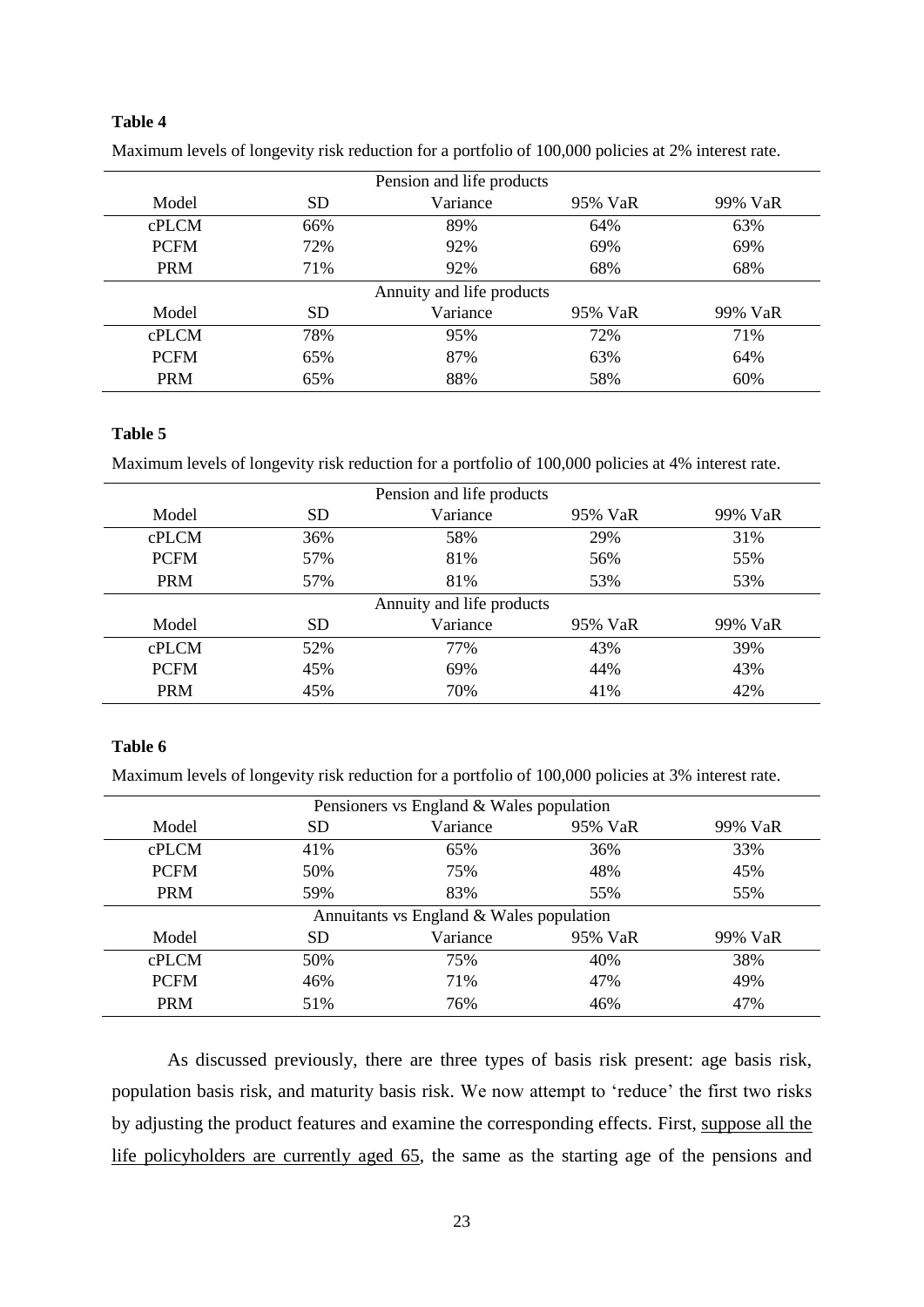annuities. Second, assume the pensioners (or annuitants) follow the experience reflected by the assured lives data instead (i.e. joint modelling is not needed; and simply the Poisson Lee-Carter model is used). For the first case, Table 7 illustrates that setting the same age range leads to an increase in the risk reduction of around 17% on average, compared to the figures in Table 1. For the second case, Table 8 reveals that the average risk reduction is about 7% larger than previously. These results suggest that age basis risk seems to have a more significant impact than population basis risk for the data and products being considered here.

We also consider the case where premiums are charged periodically for the life policies. Suppose the premiums are payable annually in advance as long as the policyholder is alive for a maximum of 10 years, calculated based on the principle of equivalence. Comparing Table 9 with Table 1, it can be seen that there is basically not much difference in the risk reduction results between charging the premiums in instalments and outright.

#### **Table 7**

Maximum levels of longevity risk reduction for a portfolio of 100,000 policies at 3% interest rate.

|             |           | Pension and life products (current $age = 65$ ) |         |         |
|-------------|-----------|-------------------------------------------------|---------|---------|
| Model       | <b>SD</b> | Variance                                        | 95% VaR | 99% VaR |
| cPLCM       | 68%       | 90%                                             | 66%     | 65%     |
| <b>PCFM</b> | 89%       | 99%                                             | 88%     | 88%     |
| <b>PRM</b>  | 88%       | 99%                                             | 88%     | 88%     |
|             |           | Annuity and life products (current $age = 65$ ) |         |         |
| Model       | <b>SD</b> | Variance                                        | 95% VaR | 99% VaR |
| cPLCM       | 79%       | 96%                                             | 75%     | 73%     |
| <b>PCFM</b> | 73%       | 93%                                             | 75%     | 75%     |
| <b>PRM</b>  | 54%       | 79%                                             | 41%     | 39%     |

#### **Table 8**

Maximum levels of longevity risk reduction for a portfolio of 100,000 policies at 3% interest rate.

| Pension and life products (based on assured lives data only) |     |          |         |         |
|--------------------------------------------------------------|-----|----------|---------|---------|
| Model                                                        | SD  | Variance | 95% VaR | 99% VaR |
| PLCM                                                         | 63% | 86%      | 61%     | 62%     |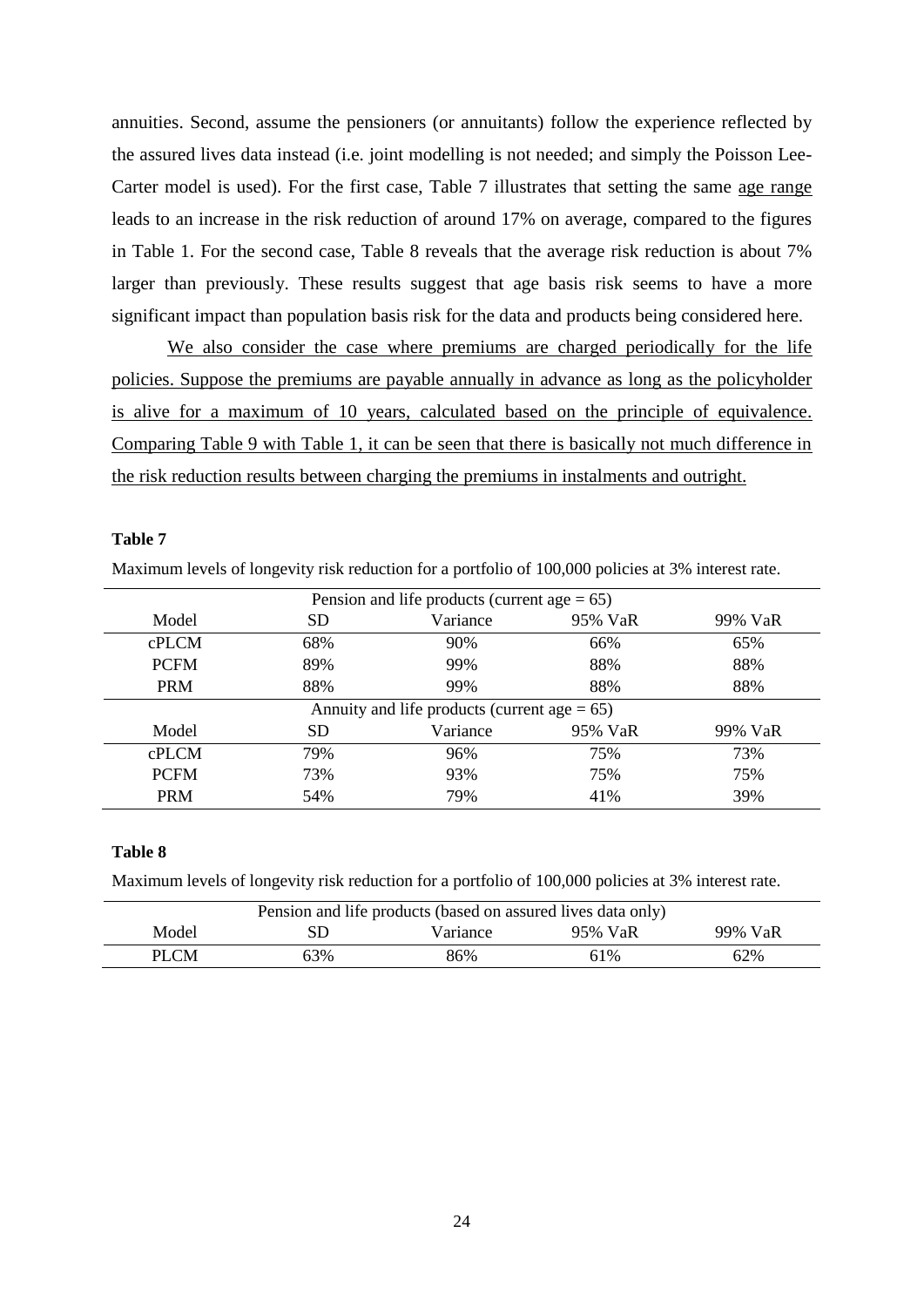|                                               |           | Pension and life products (periodic premiums) |         |         |
|-----------------------------------------------|-----------|-----------------------------------------------|---------|---------|
| Model                                         | <b>SD</b> | Variance                                      | 95% VaR | 99% VaR |
| cPLCM                                         | 48%       | 73%                                           | 44%     | 43%     |
| <b>PCFM</b>                                   | 62%       | 86%                                           | 61%     | 62%     |
| <b>PRM</b>                                    | 62%       | 85%                                           | 58%     | 59%     |
| Annuity and life products (periodic premiums) |           |                                               |         |         |
| Model                                         | <b>SD</b> | Variance                                      | 95% VaR | 99% VaR |
| <b>cPLCM</b>                                  | 64%       | 87%                                           | 57%     | 54%     |
| <b>PCFM</b>                                   | 53%       | 78%                                           | 53%     | 52%     |
| <b>PRM</b>                                    | 55%       | 79%                                           | 49%     | 49%     |

Maximum levels of longevity risk reduction for a portfolio of 100,000 policies at 3% interest rate.

**Table 9**

So far, we have adopted model-based approaches to perform simulations. On the other hand, one can also take a model-free approach such as historical simulation, which does not assume any model setting but uses repeated sampling from the historical data (e.g. Liu and Braun, 2010; Coughlan et al., 2011; Li and Ng, 2011; D'Amato et al., 2012). One such technique we test here is the block bootstrap method, which divides the data into overlapping (or non-overlapping) blocks of equal size, draws random samples of blocks (with replacement), and then sequentially lines up these sampled blocks to form pseudo data (e.g. Liu and Braun, 2010). By sampling data blocks instead of individual data points, the underlying serial dependence can be preserved in the simulation. Moreover, to allow for the mortality experience of the two populations simultaneously, we group together the two populations' rates of change in death rates at each age-time cell as an individual (bivariate) data point for resampling, so that the relationships between the populations can be incorporated into the simulated samples. Regarding sample autocorrelations and crosscorrelations, we find that while most statistically significant correlations are within the first two lags, some significant ones are spread over much longer lags. Hence we experiment with two block sizes of 5 (i.e. no significant correlations beyond lag 5) and 10 (i.e. no significant correlations beyond lag 10), the results of which are given in Table 10. The data period is too short for this bootstrap method to produce extreme percentile measures, so only the standard deviation and variance are computed. It is interesting to see that by using the bootstrap method instead of the three models, the risk reduction is about 20% smaller for the pensions but 10% larger for the annuities. These differences re-emphasise the importance of examining different modelling approaches in practice, so as to acquire a more balanced assessment of the hedging effects.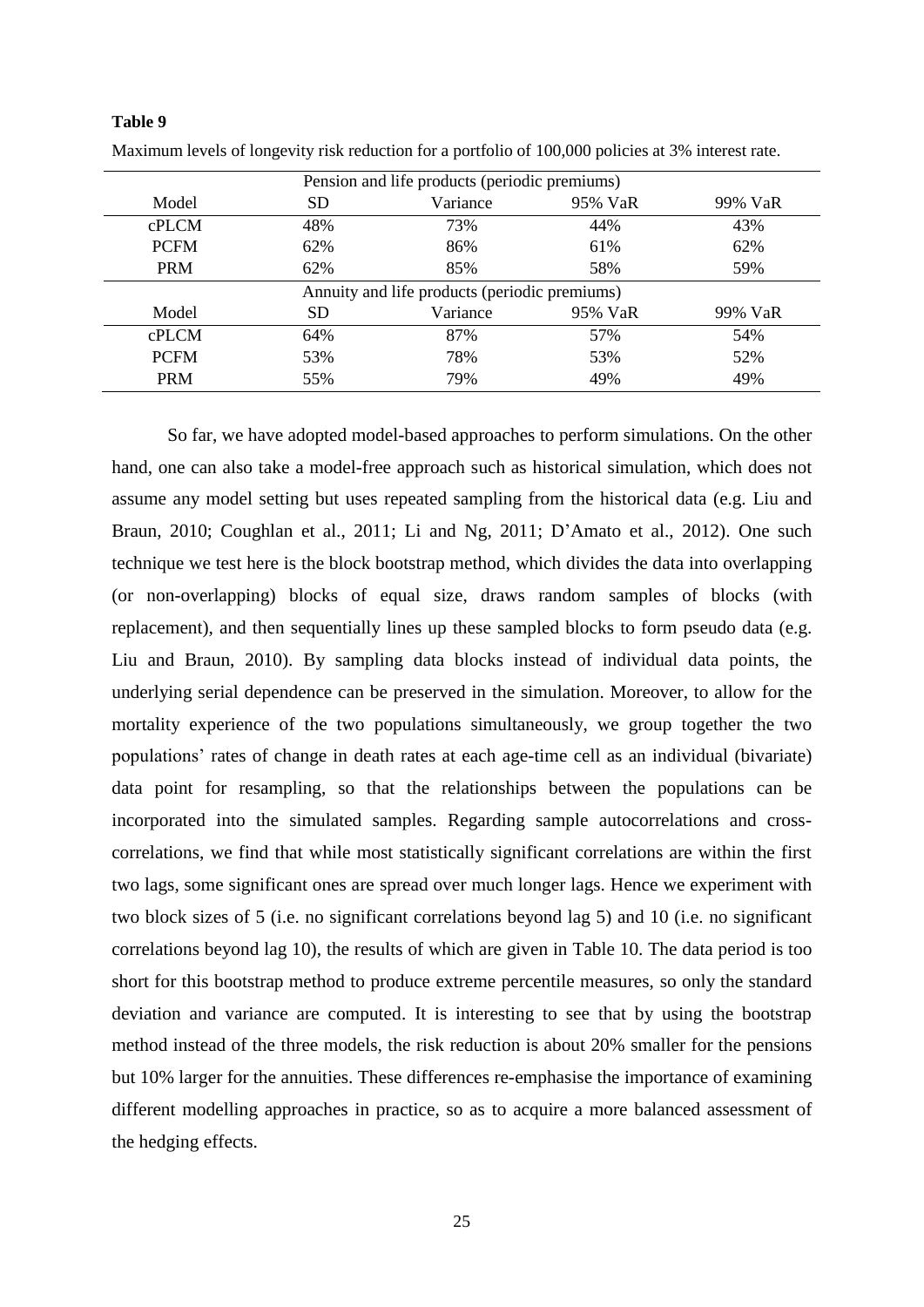#### **Table 10**

|                   |                           | Pension and life products |  |  |
|-------------------|---------------------------|---------------------------|--|--|
| <b>B</b> ootstrap | <b>SD</b>                 | Variance                  |  |  |
| Block size $= 5$  | 38%                       | 61%                       |  |  |
| Block size $= 10$ | 37%                       | 60%                       |  |  |
|                   | Annuity and life products |                           |  |  |
| <b>B</b> ootstrap | <b>SD</b>                 | Variance                  |  |  |
| Block size $= 5$  | 76%                       | 94%                       |  |  |
| Block size $= 10$ | 62%                       | 85%                       |  |  |

Maximum levels of longevity risk reduction for a portfolio of 100,000 policies at 3% interest rate.

In summary, we demonstrate that there is an optimal composition for each case being considered. Based on this simulation study, under certain realistic conditions of the mortality experience, interest rate, and basis risk, and when the portfolio size is reasonably large, the maximum variance reduction ranges from around 60% to 95%, with an average of about 80%. For reduction in the standard deviation and extreme measures, the range is about 30% to 80% and the average is above 50%. It is clear that the potential natural hedging effect can be significant and it is important to have a proper allowance for this effect in reserve and capital calculations. A financial institution with a more diversified portfolio would be subject to lower variability in aggregate under random movements in mortality levels.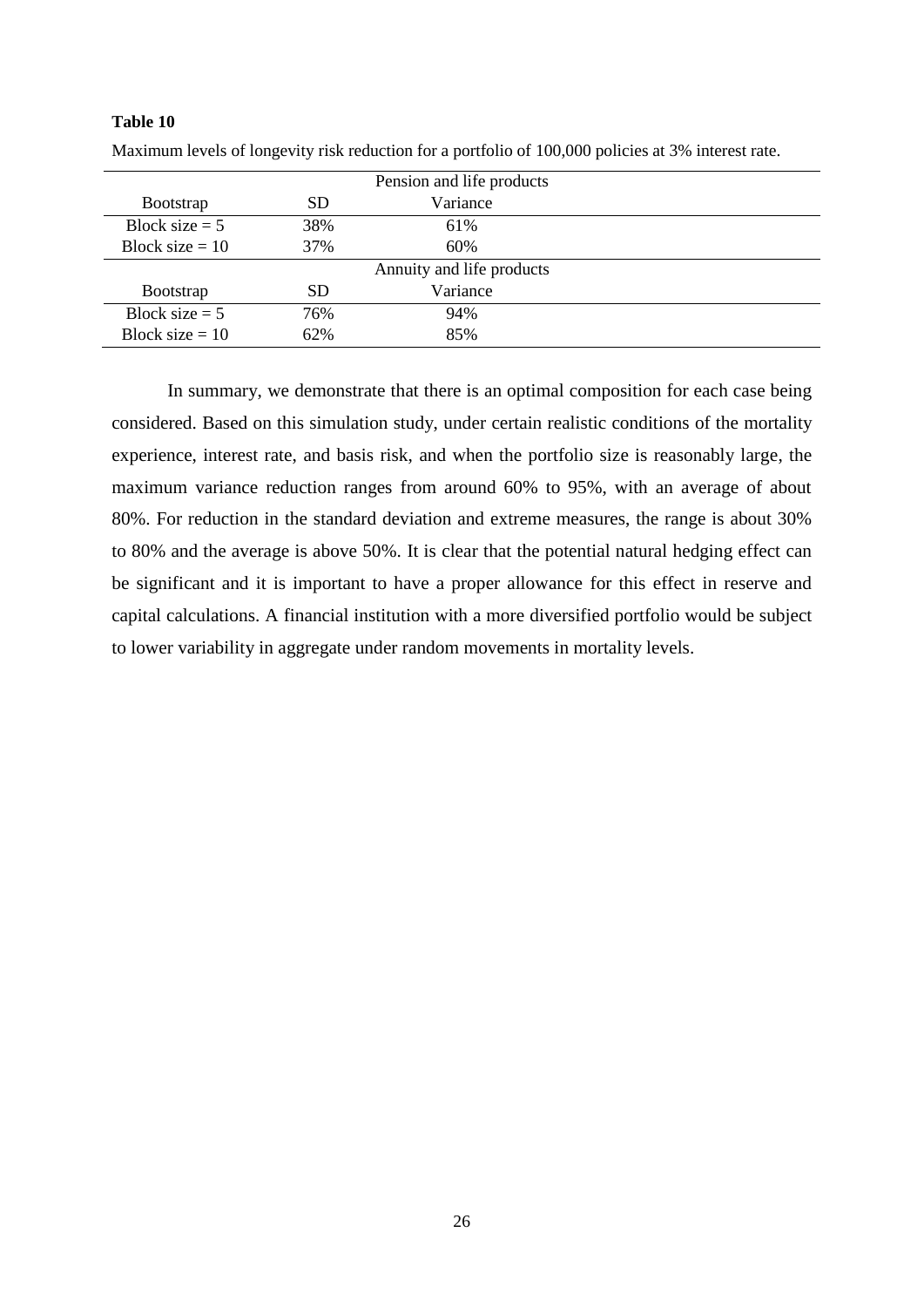#### **5. Concluding remarks**

In this paper, we assess the potential effectiveness of natural hedging between annuity and life products. We apply the correlated Poisson Lee-Carter model, Poisson common factor model, product-ratio model, and historical simulation to actual mortality experience of assured lives, pensioners, annuitants, and general population in England and Wales. Particularly, this is the first attempt to adapt the product-ratio model from the demographic literature to an actuarial issue. Besides the initial settings, we also consider a variety of scenarios and product features and perform sensitivity analysis. In general, we find that there is an optimal mix for each case under consideration, and our simulations suggest that the level of risk reduction would be too significant to be overlooked in practical work such as reserving and capital allocations. Financial institutions with mortality-linked liabilities would benefit from holding more diversified portfolios. Nevertheless, our numerical results appear to be model-dependent, which pinpoints that an actuary should use a number of different models in order to obtain a better view of the hedging effects.

Finally, there are a few more things to note. First, while we have focused on static hedging, it would be interesting to study dynamic hedging in future research and investigate how maturity basis risk can be addressed. Second, the participants of the CMI data may have changed over time, which could lead to more heterogeneity and so higher basis risk than otherwise. Third, the data used are for the industry in aggregate, whereas an individual insurer or pension plan may have very different mortality experience. Fourth, though we have considered different models and conditions, it would be useful to test other joint modelling techniques as well as other kinds of products in future work. Some important financial concepts such as mortality duration and convexity, multivariate risk-neutral valuation (e.g. Kogure et al., 2014), and counterparty risk can also be further explored for natural hedging. Lastly, as the life market continues to develop and becomes more liquid, it can be expected that natural hedging would gradually become more economic and feasible, especially for smaller financial entities.

#### **Acknowledgements**

The authors would like to thank the editor and the referee for their valuable comments and suggestions which enhance the presentation of this paper. The authors would also like to thank the Continuous Mortality Investigation (CMI) of the Institute and Faculty of Actuaries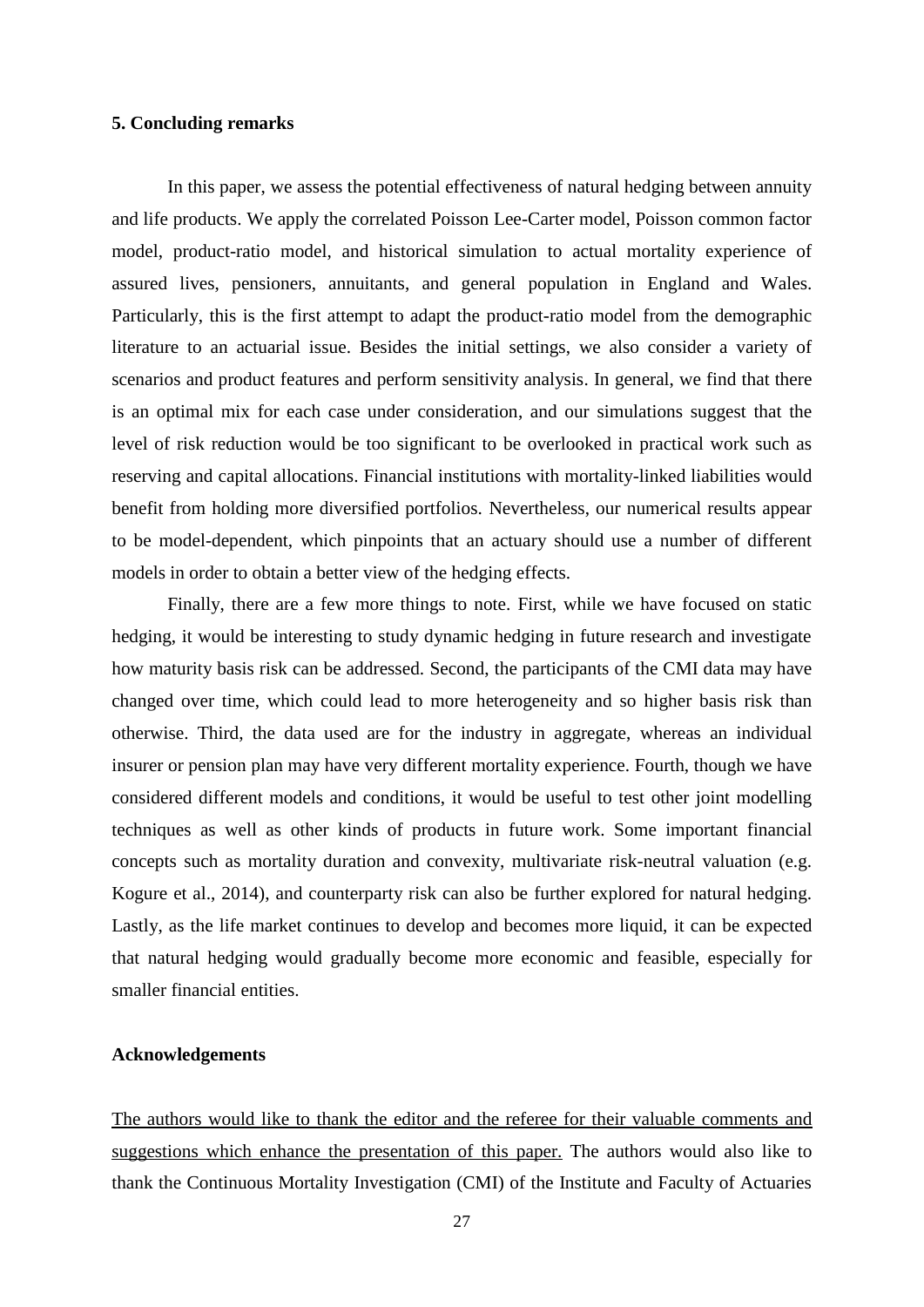for their generous help on providing the industry data. The first author expresses sincere thanks to Jean-Luc Besson and Michel Dacorogna of SCOR who have inspired the initiation of this project and given many helpful comments during several meetings and conversations.

#### **Appendix**

As discussed earlier, the major time components computed from the three models appear to be highly linear, which imply that a random walk with drift is suitable for projection. We further apply the augmented Dickey-Fuller test to the major time components, in which the null hypothesis of unit root is not rejected at the 5% significance level. These results provide further support on using the random walk. We also apply the Engle-Granger test to the two mortality indices of the cPLCM. For the assured lives and pensioners data, the test results suggest that the two indices are not cointegrated. For the assured lives and annuitants data, however, the test results are mixed regarding the presence of cointegration, which calls for future research to compare modelling the two indices as cointegrated and as a bivariate random walk.

Under the Box and Jenkins (1976) approach, the partial autocorrelation function (PACF) can be used to identify the order of an AR process. The tables below use the symbols  $+, -$ , and  $\bullet$ to indicate whether the sample PACF value at a certain lag is larger than twice the estimated standard error, smaller than negative twice the standard error, or is statistically insignificant. Considering there are only 24 years of data and ensuring the convergence of the projected ratio of death rates, these statistics suggest that a weakly stationary AR(1) process would largely be appropriate for the various parameter time series generated from the PCFM and PRM. Although there are a few significant values at higher lags, the corresponding AR processes are either non-stationary or leading to highly unstable central projections, and do not suit the purpose of our analysis.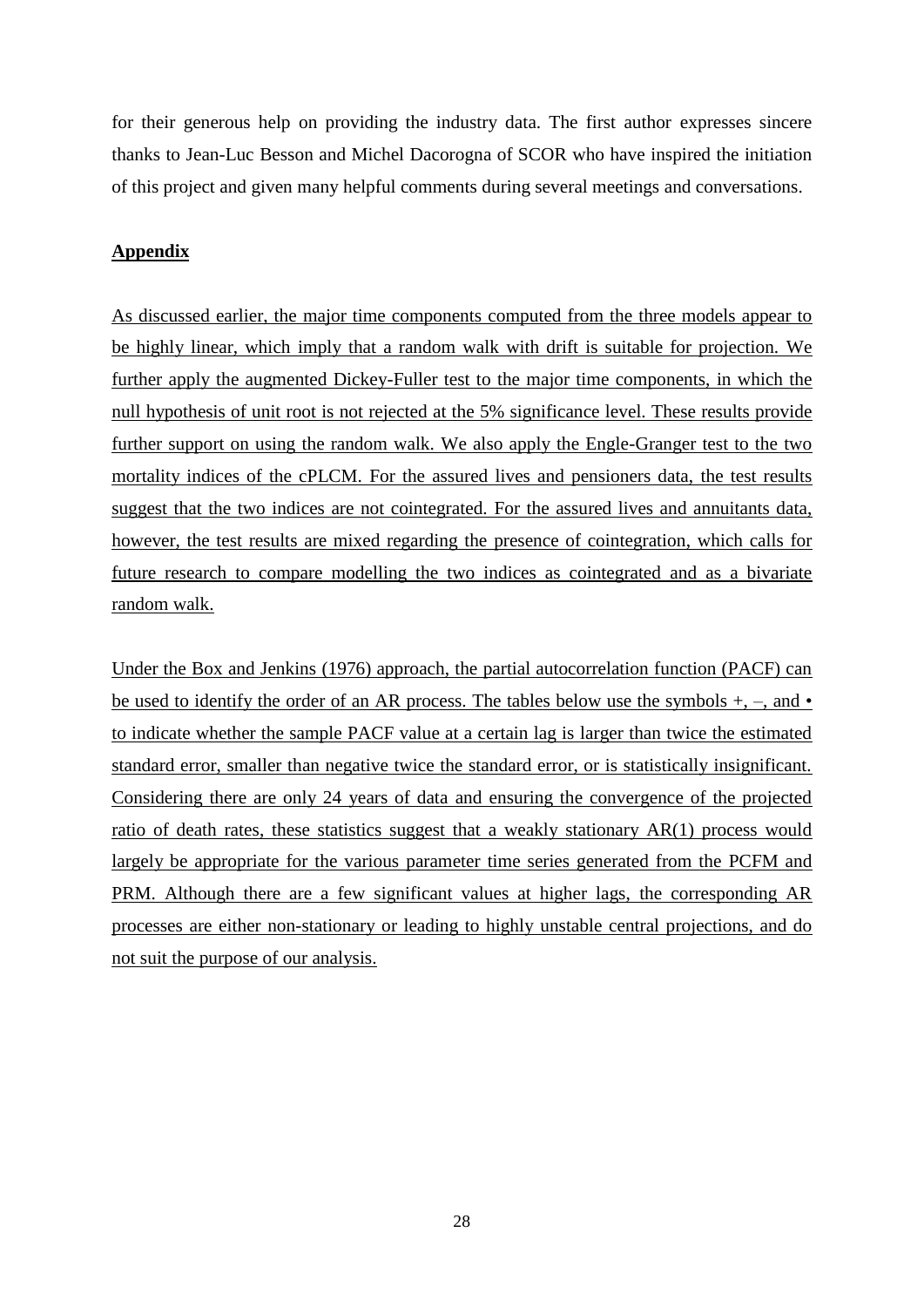| lag     |   | $\overline{2}$ |  | 5 | h | 8 |
|---------|---|----------------|--|---|---|---|
| kappa1  |   |                |  |   |   |   |
| kappa2  | + |                |  |   |   |   |
| lambda2 |   |                |  |   |   |   |
| lambda3 |   |                |  |   |   |   |
| lambda4 |   |                |  |   |   |   |
| lambda5 |   |                |  |   |   |   |
| lambda6 |   |                |  |   |   |   |
| gamma1  |   |                |  |   |   |   |
| gamma2  |   |                |  |   |   |   |
| gamma3  |   |                |  |   |   |   |
| gamma4  |   |                |  |   |   |   |
| gamma5  |   |                |  |   |   |   |
| gamma6  |   |                |  |   |   |   |

Assured lives and pensioners

#### Assured lives and annuitants

| lag     | ◠ | 3 |  | h | O |  |
|---------|---|---|--|---|---|--|
| kappa1  |   |   |  |   |   |  |
| kappa2  |   |   |  |   |   |  |
| lambda2 |   |   |  |   |   |  |
| lambda3 |   |   |  |   |   |  |
| lambda4 |   |   |  |   |   |  |
| lambda5 |   |   |  |   |   |  |
| lambda6 |   |   |  |   |   |  |
| gamma1  |   |   |  |   |   |  |
| gamma2  |   |   |  |   |   |  |
| gamma3  |   |   |  |   |   |  |
| gamma4  |   |   |  |   |   |  |
| gamma5  |   |   |  |   |   |  |
| gamma6  |   |   |  |   |   |  |
|         |   |   |  |   |   |  |

#### **References**

- Barbarin, J., 2008. Heath-Jarrow-Morton modelling of longevity bonds and the risk minimization of life insurance portfolios. Insurance: Mathematics and Economics 43, 41-55.
- Bayraktar, E., Young, V.R., 2007. Hedging life insurance with pure endowments. Insurance: Mathematics and Economics 40, 435-444.
- Box, G.E.P., Jenkins, G.M., 1976. Time Series Analysis: Forecasting and Control. Second Edition. Holden-Day Press, San Francisco.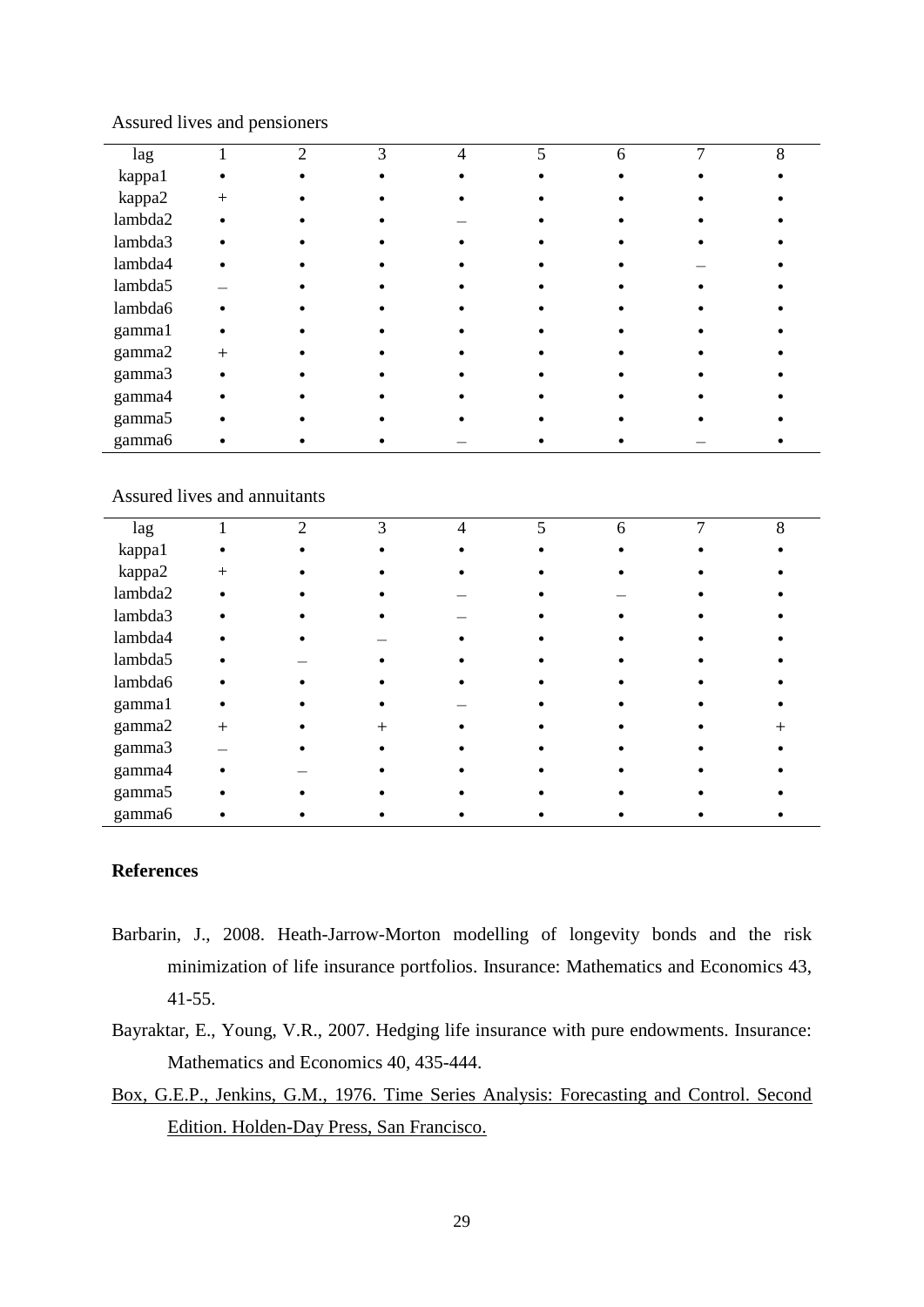- Brouhns, N., Denuit, M., Vermunt, J.K., 2002. A Poisson log-bilinear regression approach to the construction of projected lifetables. Insurance: Mathematics and Economics 31, 373-393.
- Cairns, A.J.G., Blake, D., Dowd, K., 2008. Modelling and management of mortality risk: A review. Scandinavian Actuarial Journal 2008 (2-3), 79-113.
- Cairns, A.J.G., Blake, D., Dowd, K., Coughlan, G.D., Khalaf-Allah, M., 2011. Bayesian stochastic mortality modelling for two populations. ASTIN Bulletin 41 (1), 29-59.
- Carter, L.R., Lee, R.D., 1992. Modeling and forecasting US sex differentials in mortality. International Journal of Forecasting 8, 393-411.
- Chan, W.S., Li, J.S.H., Li, J., 2014. The CBD mortality indexes: Modeling and Applications. North American Actuarial Journal 18 (1), 38-58.
- Continuous Mortality Investigation (CMI). Institute and Faculty of Actuaries, UK.
- Coughlan, G., Epstein, D., Ong, A., Sinha, A., Hevia-Portocarrero, J., Gingrich, E., Khalaf-Allah, M., Joseph, P., 2007a. LifeMetrics: A toolkit for measuring and managing longevity and mortality risks. Technical Document. Pension Advisory Group, JPMorgan.
- Coughlan, G., Epstein, D., Sinha, A., Honig, P., 2007b. q-forwards: Derivatives for transferring longevity and mortality risk. Pension Advisory Group, JPMorgan.
- Coughlan, G.D., Khalaf-Allah, M., Ye, Y., Kumar, S., Cairns, A.J.G., Blake, D., Dowd, K., 2011. Longevity hedging 101: A framework for longevity basis risk analysis and hedge effectiveness. North American Actuarial Journal 15 (2), 150-176.
- Cowley, A., Cummins, J.D., 2005. Securitization of life insurance assets and liabilities. Journal of Risk and Insurance 72 (2), 193-226.
- Cox, S.H., Lin, Y., 2007. Natural hedging of life and annuity mortality risks. North American Actuarial Journal 11 (3), 1-15.
- Cox, S.H., Lin, Y., Tian, R., Zuluaga, L.F., 2013. Mortality portfolio risk management. Journal of Risk and Insurance 80 (4), 853-890.
- Cox, S.H., Lin, Y., Wang, S., 2006. Multivariate exponential tilting and pricing implications for mortality securitization. Journal of Risk and Insurance 73 (4), 719-736.
- Creighton, A., Jin, H.H., Piggott, J., Valdez, E.A., 2005. Longevity insurance: A missing market. Singapore Economic Review 50, 417-435.
- Cummins, J.D., Venard, B., 2007. Handbook of International Insurance: Between Global Dynamics and Local Contingencies. Springer, USA.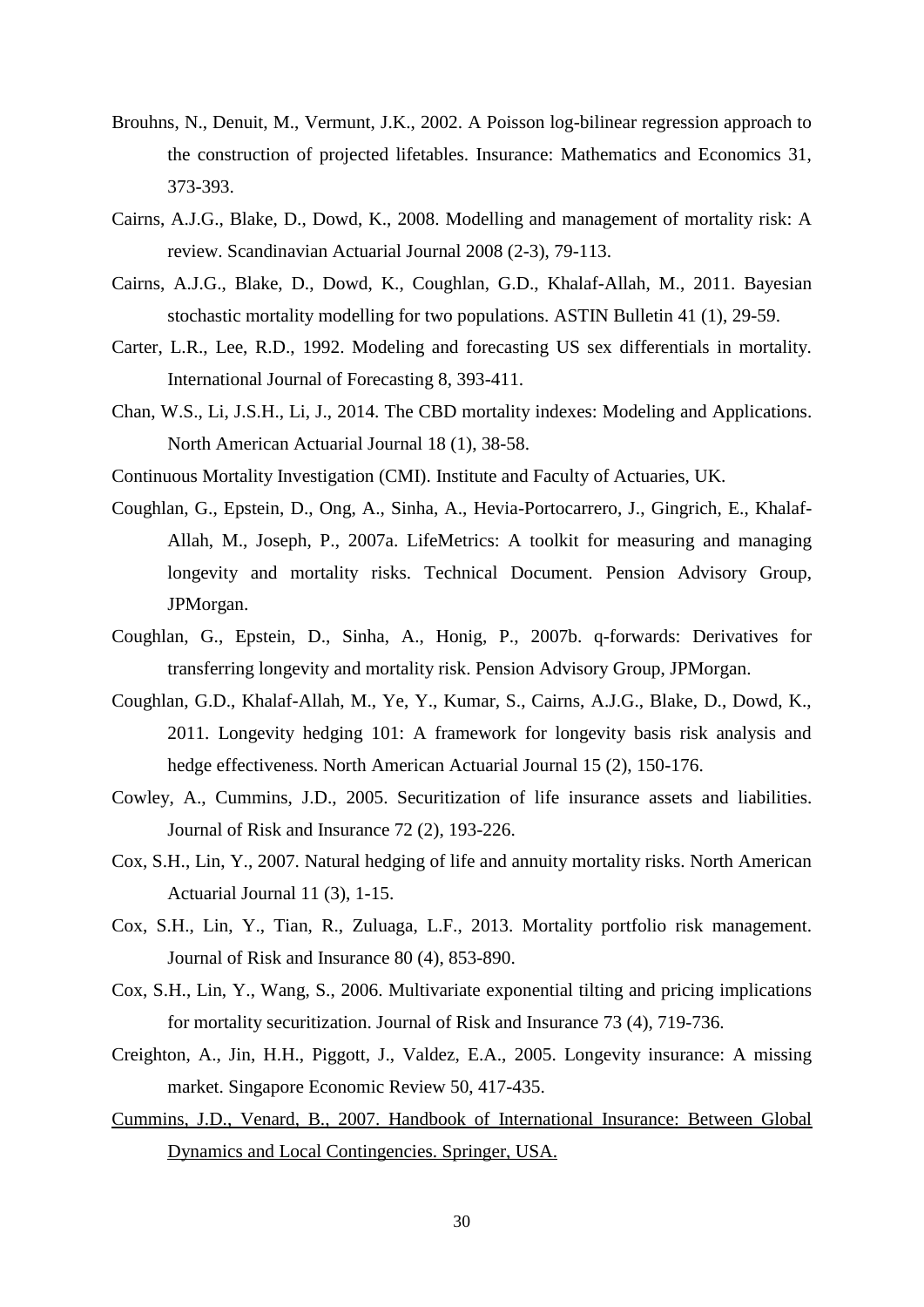- Dahl, M., Glar, S., Møller, T., 2011. Mixed dynamic and static risk-minimization with an application to survivor swaps. European Actuarial Journal 1 (2 Supplement), 233-260.
- Dahl, M., Melchior, M., Møller, T., 2008. On systematic mortality risk and risk-minimization with survivor swaps. Scandinavian Actuarial Journal 2008 (2-3), 114-146.
- D'Amato, V., Haberman, S., Piscopo, G., Russolillo, M., 2012. Modelling dependent data for longevity projections. Insurance: Mathematics and Economics 51, 694-701.
- Debón, A., Montes, F., Martínez-Ruiz, F., 2011. Statistical methods to compare mortality for a group with non-divergent populations: An application to Spanish regions. European Actuarial Journal 1 (2), 291-308.
- Delwarde, A., Denuit, M., Guillén, M., Vidiella-i-Anguera, A., 2006. Application of the Poisson log-bilinear projection model to the G5 mortality experience. Belgian Actuarial Bulletin 6 (1), 54-68.
- Dowd, K., Blake, D., Cairns, A.J.G., Dawson, P., 2006. Survivor swaps. Journal of Risk and Insurance 73 (1), 1-17.
- Dowd, K., Cairns, A.J.G., Blake, D., Coughlan, G.D., Khalaf-Allah, M., 2011. A gravity model of mortality rates for two related populations. North American Actuarial Journal 15 (2), 334-356.
- Ernst & Young, 2013. International GAAP 2013: Generally Accepted Accounting Practice under International Financial Reporting Standards. The International Financial Reporting Group of Ernst & Young.
- Gatzert, N., Wesker, H., 2012. The impact of natural hedging on a life insurer's risk situation. Journal of Risk Finance 13 (5), 396-423.
- Gründl, H., Post, T., Schulze, R.N., 2006. To hedge or not to hedge: Managing demographic risk in life insurance companies. Journal of Risk and Insurance 73 (1), 19-41.
- Hatzopoulos, P., Haberman, S., 2013. Common mortality modeling and coherent forecasts. An empirical analysis of worldwide mortality data. Insurance: Mathematics and Economics 52, 320-337.
- Human Mortality Database (HMD), 2013. University of California, Berkeley (USA) and Max Planck Institute for Demographic Research (Germany). http://www.mortality.org.
- Hyndman, R.J., Booth, H., Yasmeen, F., 2013. Coherent mortality forecasting: The productratio method with functional time series models. Demography 50 (1), 261-283.
- Jarner, S.F., Kryger, E.M., 2011. Modelling adult mortality in small populations: The SAINT model. ASTIN Bulletin 41 (2), 377-418.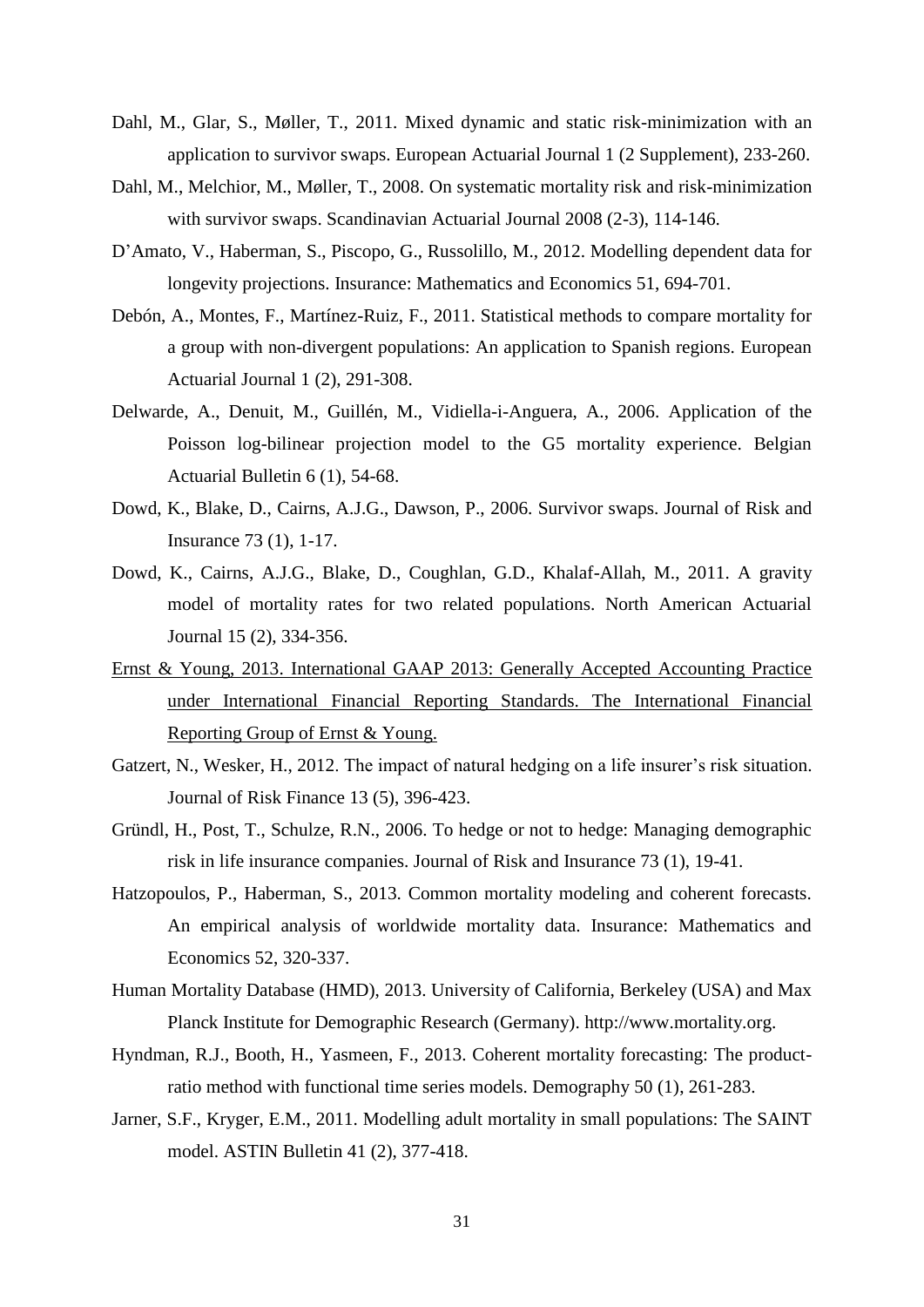- Kogure, A., Li, J., Kamiya, S., 2014. A Bayesian multivariate risk-neutral method for pricing reverse mortgages. North American Actuarial Journal 18 (1), 242-257.
- Lane Clark & Peacock LLP (LCP), 2012. LCP Pension Buy-Ins, Buy-Outs and Longevity Swaps 2012.
- Lee, R.D., Carter, L.R., 1992. Modeling and forecasting U.S. mortality. Journal of the American Statistical Association 87 (419), 659-671.
- Li, J., 2013. A Poisson common factor model for projecting mortality and life expectancy jointly for females and males. Population Studies 67 (1), 111-126.
- Li, J., Dacorogna, M., Tan, C.I., 2014. The impact of joint mortality modelling on hedging effectiveness of mortality derivatives. Tenth International Longevity Risk and Capital Markets Solutions Conference, Santiago, Chile.
- Li, J.S.H., Hardy, M.R., 2011. Measuring basis risk in longevity hedges. North American Actuarial Journal 15 (2), 177-200.
- Li, J.S.H., Ng, A.C.Y., 2011. Canonical valuation of mortality-linked securities. Journal of Risk and Insurance 78 (4), 853-884.
- Li, N., Lee, R., 2005. Coherent mortality forecasts for a group of populations: An extension of the Lee-Carter method. Demography 42 (3), 575-594.
- Lin, T., Tsai, C.C.L., 2013. On the mortality / longevity risk hedging with mortality immunization. Insurance: Mathematics and Economics 53, 580-596.
- Liu, X., Braun, W.J., 2010. Investigating mortality uncertainty using the block bootstrap. Journal of Probability and Statistics. Article ID 813583.
- Milevsky, M.A., Promislow, S.D., 2001. Mortality derivatives and the option to annuitise. Insurance: Mathematics and Economics 29, 299-318.
- Ngai, A., Sherris, M., 2011. Longevity risk management for life and variable annuities: The effectiveness of static hedging using longevity bonds and derivatives. Insurance: Mathematics and Economics 49, 100-114.
- Plat, R., 2009. Stochastic portfolio specific mortality and the quantification of mortality basis risk. Insurance: Mathematics and Economics 45, 123-132.
- Renshaw, A., Haberman, S., 2003. Lee-Carter mortality forecasting: A parallel generalized linear modelling approach for England and Wales mortality projections. Applied Statistics 51, 119-137.
- Russolillo, M., Giordano, G., Haberman, S., 2011. Extending the Lee-Carter model: A threeway decomposition. Scandinavian Actuarial Journal 2011 (2), 96-117.